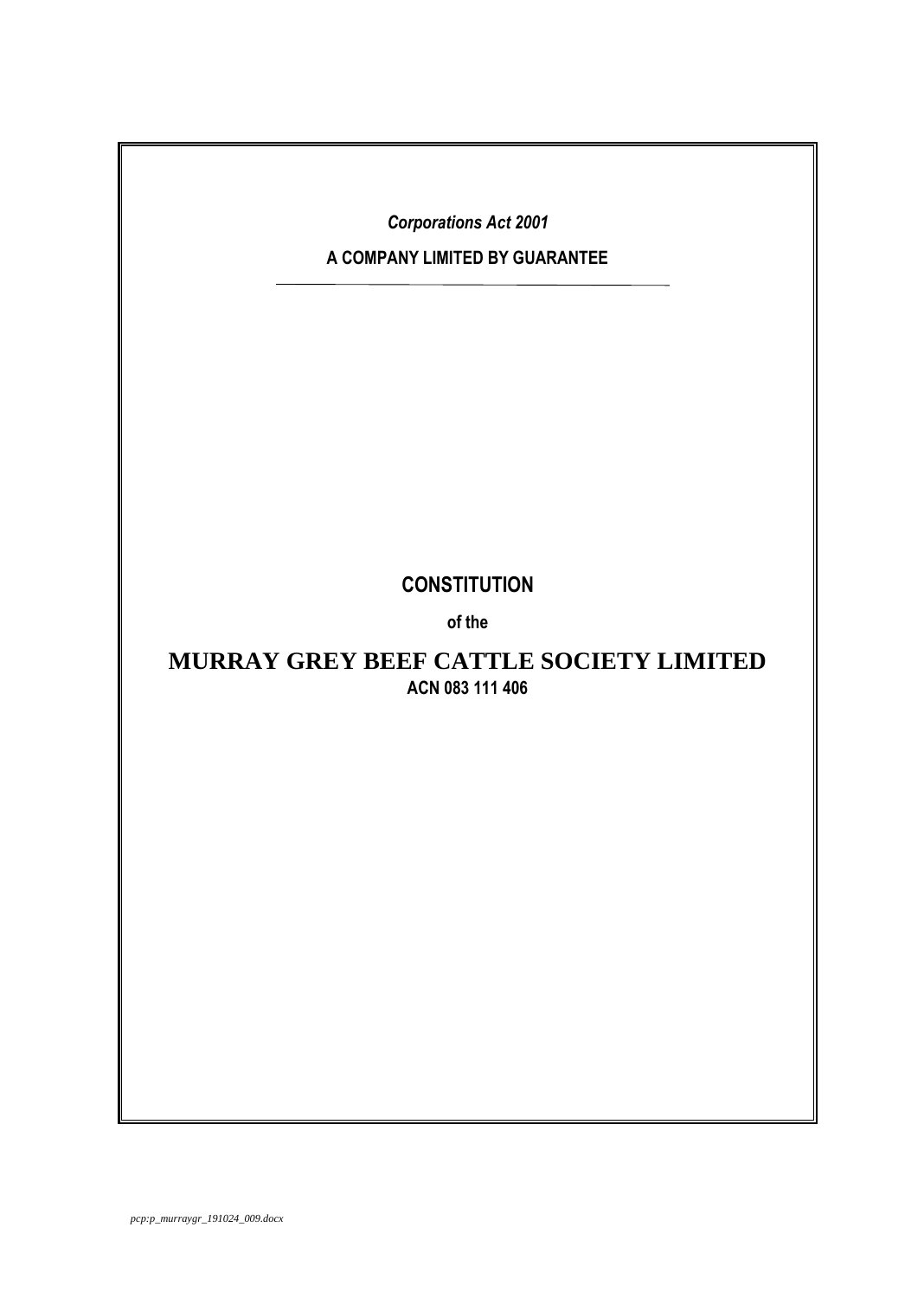### **CONSTITUTION OF THE**

### MURRAY GREY BEEF CATTLE SOCIETY LIMITED

### **INDEX**

### **Contents**

## **PRELIMNARY**

### **PURPOSE OF SOCIETY**

## **MEMBERSHIP**

# **DISCIPLINING OF MEMBERS**

# **MEETINGS OF MEMBERS**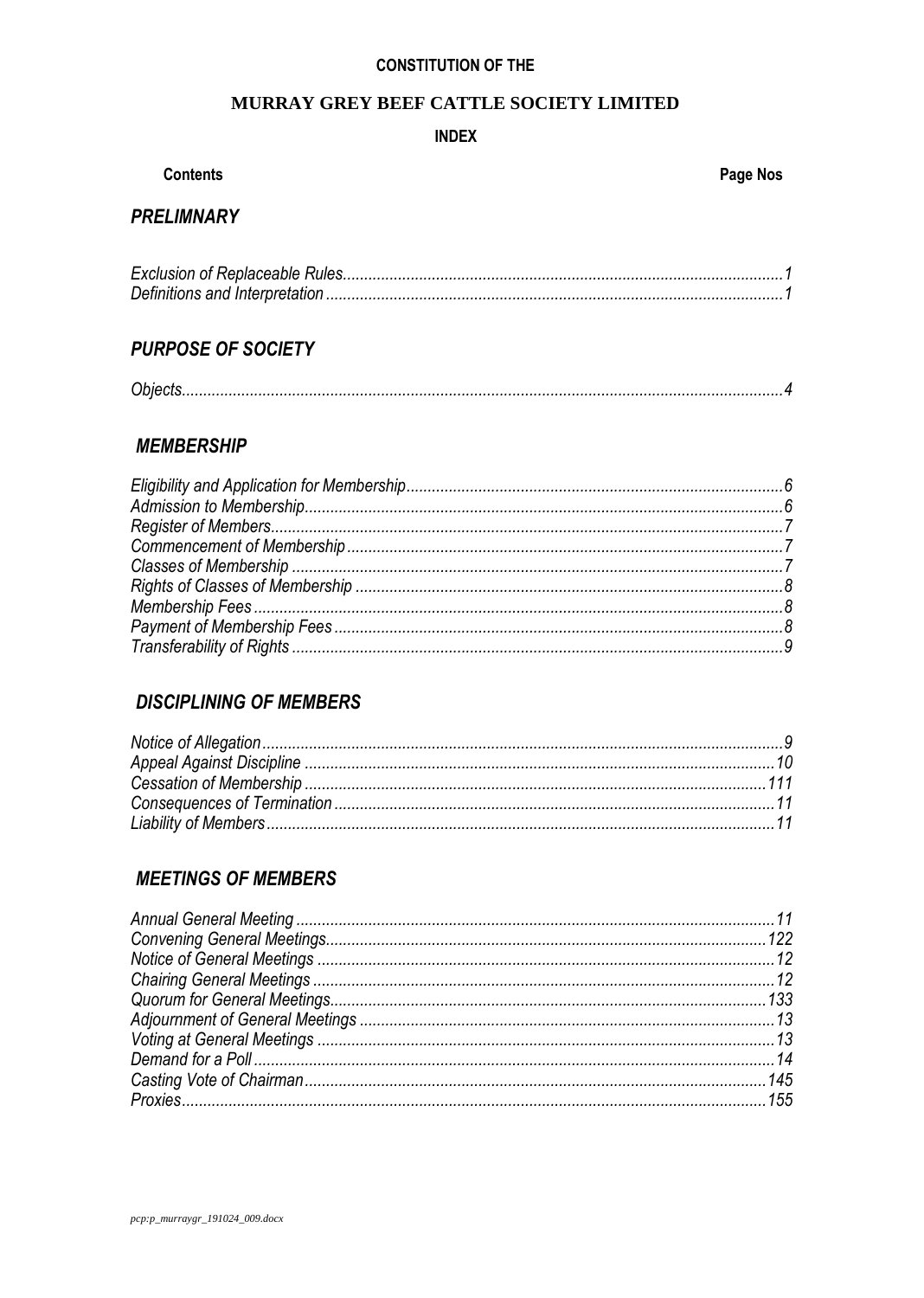# **CONSTITUTION OF THE**

## MURRAY GREY BEEF CATTLE SOCIETY LIMITED

### **INDEX**

### **Contents**

### Page Nos

# **DIRECTORS**

# **MEETINGS OF DIRECTORS**

# THE EXECUTIVE

# **APPOINTED OFFICERS**

# **OTHER ROLES**

| Patron and |  |  |  |
|------------|--|--|--|
|------------|--|--|--|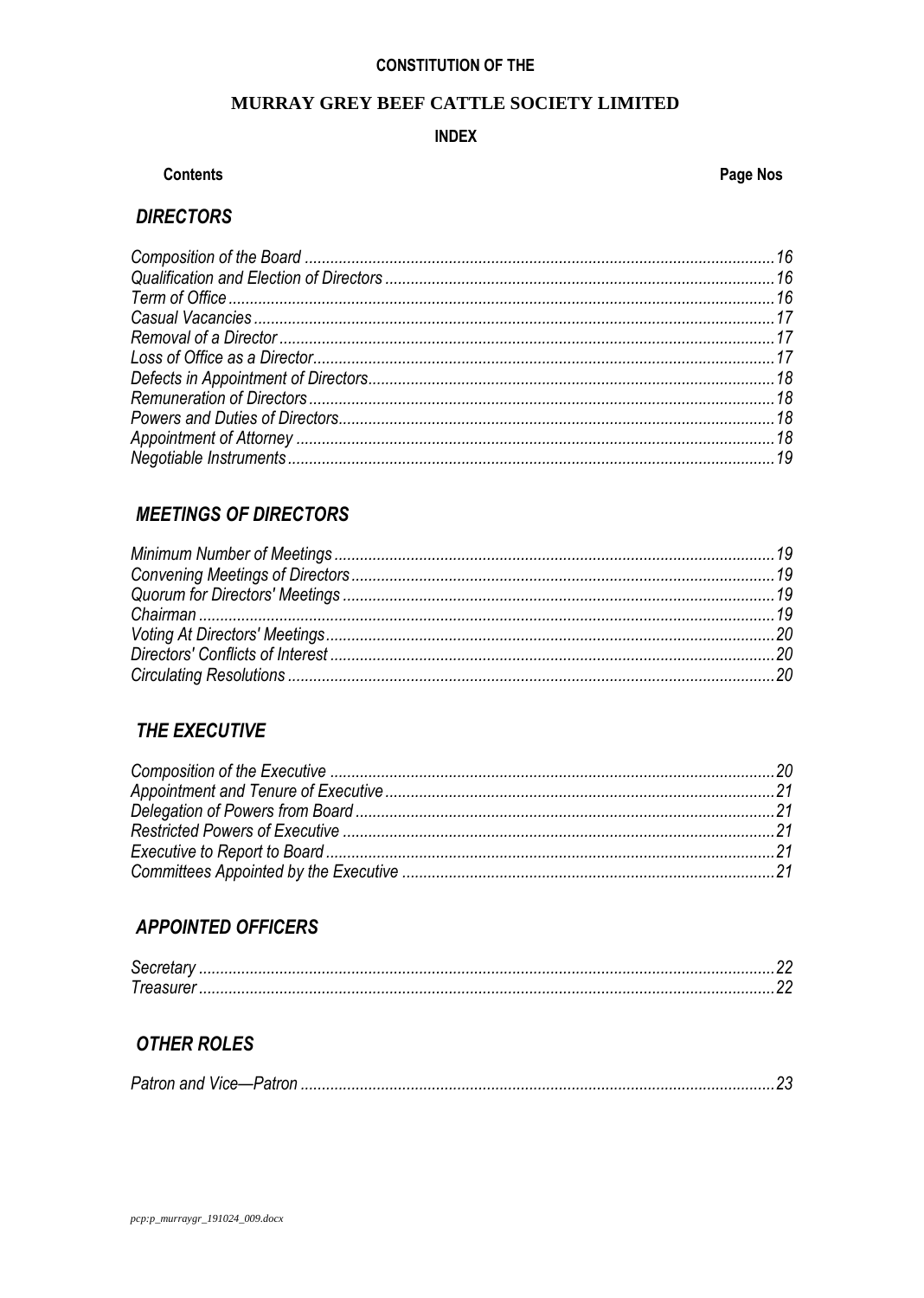### **CONSTITUTION OF THE**

### MURRAY GREY BEEF CATTLE SOCIETY LIMITED

### **INDEX**

### **Contents**

### Page Nos

# INDEMNIFICATION AND INSURANCE OF **OFFICERS**

## **ADMINISTRATION**

# **FINANCIAL MATTERS**

### **WINDING UP**

# **Corporations ACT**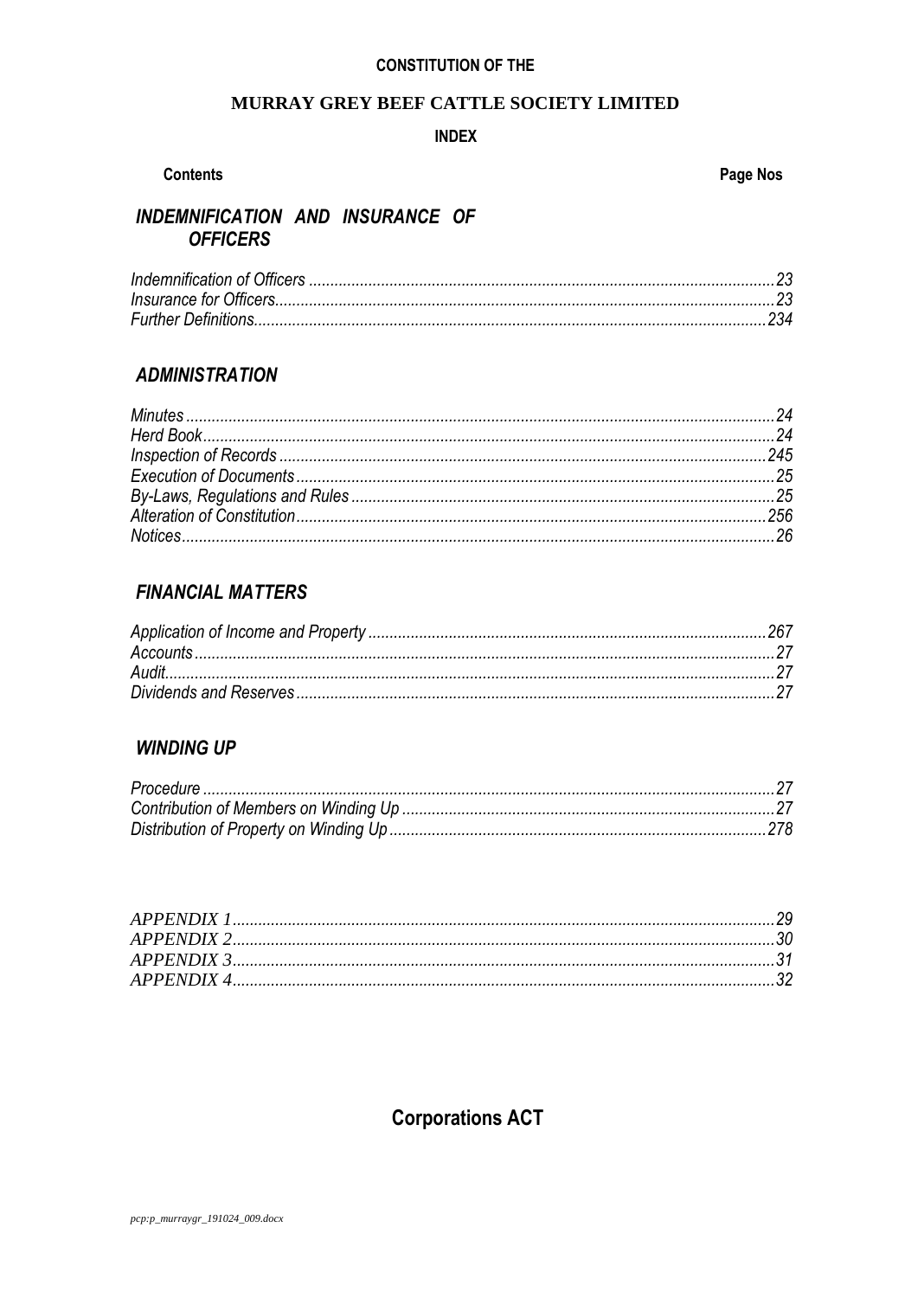# **A Company Limited by Guarantee Constitution of**

# **MURRAY GREY BEEF CATTLE SOCIETY LIMITED**

### **ACN 083 111 406**

## **Preliminary**

### <span id="page-4-0"></span>**Exclusion of Replaceable Rules**

1. The replaceable rules contained in the Act do not apply to the Society.

### <span id="page-4-1"></span>**Definitions and Interpretation**

2. (1) In this Constitution:-

"**Act**" means the Corporations Act, 2001 (C'th).

"**Applicant**" means a Person who has applied for membership of the Society.

"**Application for Membership**" means the form, the contents of which may be determined by the Board from time to time, which is to be used by an Applicant.

"**Application for Relief**" means the form, the contents of which may be determined by the Board from time to time, which is to be used by a Member who wishes to seek relief from payment of Membership Fees or any other financial obligation owed to the Society.

"**Board**" means the board of Directors for the time being of the Society.

"**Business Association**" means an includes, with respect to a Member, any member constituted as a partnership, limited partnership, a registered corporation, an incorporated association, a trust (included trading trust) or other business association determined as such by the board.

"**Charged Member**" means a Member against whom an allegation has been made which may lead to the Discipline of that Member.

"**Corporate Member**" means a Member of the Society which is a corporation or an incorporated body.

"**Directed Proxy**" means a form of proxy in which the appointing Member directs the voting of the person appointed as that Member's proxy in relation to some or all resolutions to be put to the meeting which the proxy will attend.

"**Directors**" means the directors for the time being of the Society.

"**Discipline**" means, in relation to a Charged Member, any type or form of penalty or sanction, financial other otherwise, imposed on a Charged Member, including the suspension or expulsion of that Member.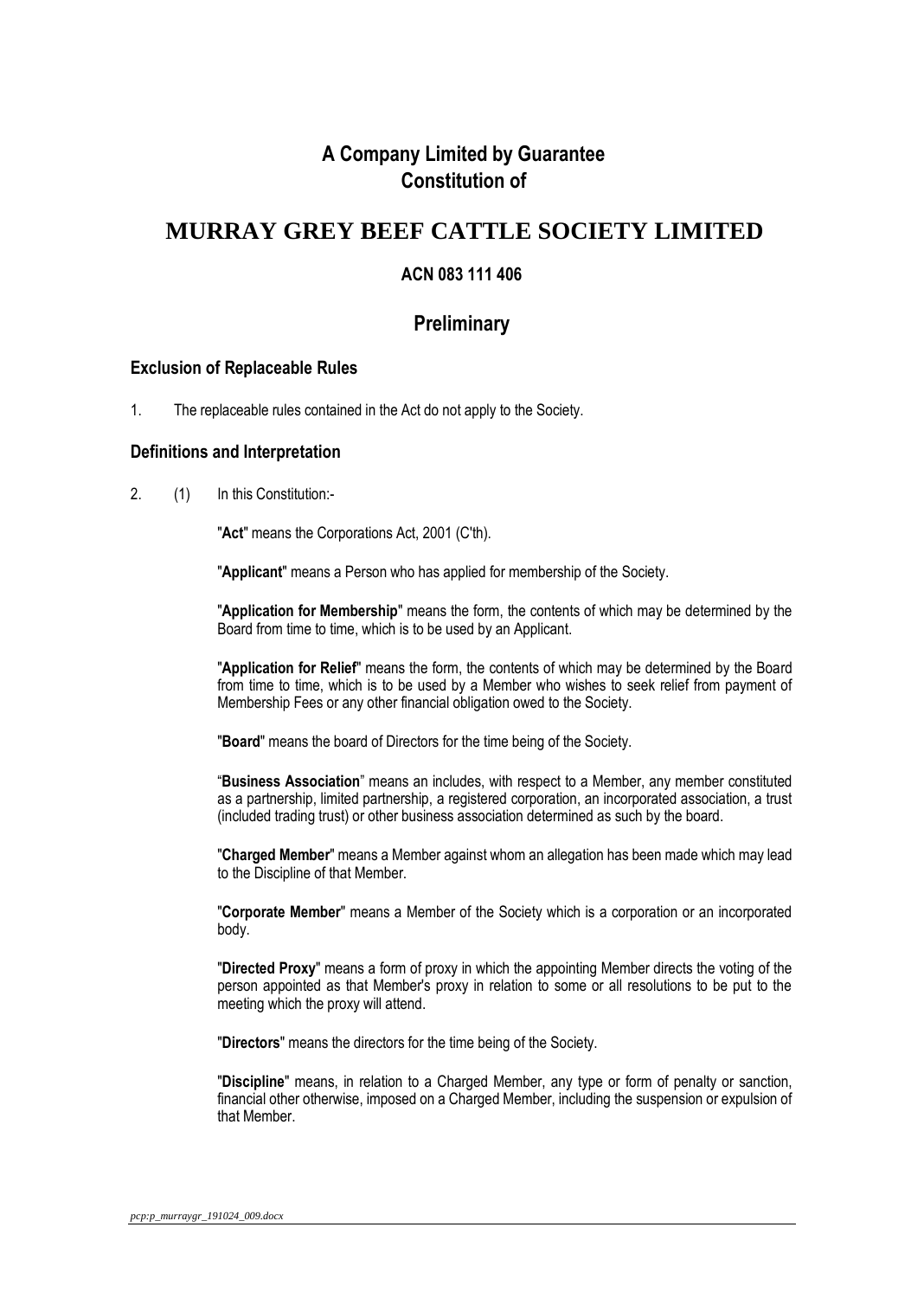"**Disciplined Member**" means a Member who has been suspended, fined or expelled under Article 13 hereof.

"**Executive**" means the body described in Article 47 which is charged with the implementation of strategies and directions determined by the Board.

"**Extended Period**" means the period of time which concludes one (1) calendar month after the date of the Final Notice.

"**Final Notice**" means a notice issued to a Member who has not paid his Membership Fees or any other financial obligation owed to the Society by the due date.

"**Financial Member**" means a Member who has paid by the relevant due date the Membership Fees and all other sums owed by that Member to the Society.

"**Herd Book**" means the database of Murray Grey cattle maintained by or on behalf of the Society.

"**Member**" means a Person whose name is entered in the Member Register as a Member of the Society.

"**Member Register**" means the Register of Members.

"**Members Nominee**" means a person nominated by a notice in writing served on the Society to act as the nominee of a Business Association or government instrumentality:-

- (a) for the purpose of a candidacy for election of office under Article 30(1) of the Constitution;
- (b) in the absence of a proxy given pursuant to Article 27 of the Constitution, for the purpose of exercising the vote of a Voting Member in any general meeting of the Members of the Society.

"**Membership Fees**" means the fees payable by certain Members of the Society on an annual basis as determined by the Board from time to time.

"**Notice of Allegation**" means a notice in writing issued by the Secretary to a Charged Member on the instruction of the Board.

"**Patron**" means a person who may be elected to that role by the Board from time to time.

"**Person**" includes:-

- (a) natural person;
- (b) a Business Association;
- (c) a government instrumentality.

"**Seal**" means the common seal of the Society (if any).

"**Secretary**" means the secretary for the time being of the Society, and if there are joint secretaries, any one or more of such joint secretaries.

"**Service Address**" means the address nominated by a Member for the purpose of receiving notices from the Society.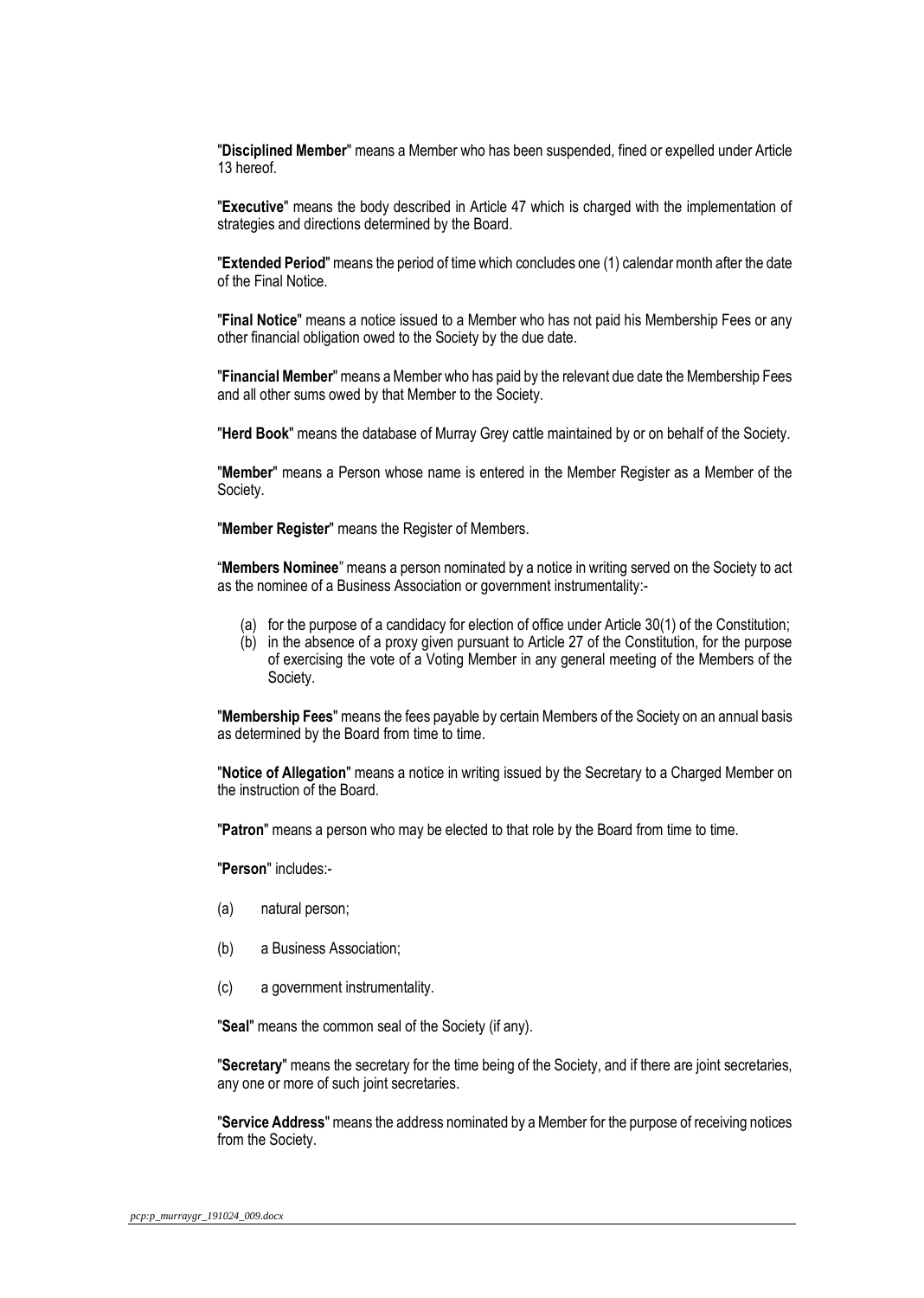"**Society**" means the entity whose name upon the adoption of this Constitution was Murray Grey Beef Cattle Society Limited and shall be taken to mean the same entity by whatever name from time to time it may be called.

"**Unfinancial Member**" means a Member who is in default of a financial obligation (including the payment by the due date of Membership Fees) to the Society but does not include a Member whose Application for Relief has been approved by the Board and the Member has complied with the relief granted.

"**Voting Member**" means a Member who:-

- (a) has been granted membership of a class of membership which confers an entitlement to vote at a general meeting; and
- (b) is a Financial Member.

"**Zone**" means certain regions within Australia which may be determined by the Board from time to time and at the date of the adoption of this Constitution comprises six regions being:-

- (a) the Queensland Zone meaning Queensland;
- (b) the New South Wales Zone meaning New South Wales and the Australian Capital Territory;
- (c) the Victorian Zone meaning Victoria;
- (d) the South Australian Zone meaning South Australia and the Northern Territory;
- (e) the Western Australian Zone meaning Western Australia; and
- (f) the Tasmanian Zone meaning Tasmania.

"**Zone Director**" means a person who has been elected as a Director and who is resident in one of the Zones and who is to represent those Members resident in the same Zone. Nothing in this Article is to be construed as detracting from a Director's duty to act in good faith for the benefit of the Society as a whole.

- (2) The Acts Interpretation Act, 1901 (Commonwealth) shall apply in the interpretation of this Constitution as if it were an act of the Commonwealth.
- (3) Except so far as the contrary intention appears in this Constitution, an expression has, in a provision of this Constitution that deals with a matter dealt with by a particular provision of the Act, the same meaning as in that provision of the Act.
- (4) Words importing any one gender shall be deemed and taken to include all genders and the singular to include the plural and the plural the singular unless the contrary as to gender or number is expressly provided.

# **PURPOSE OF SOCIETY**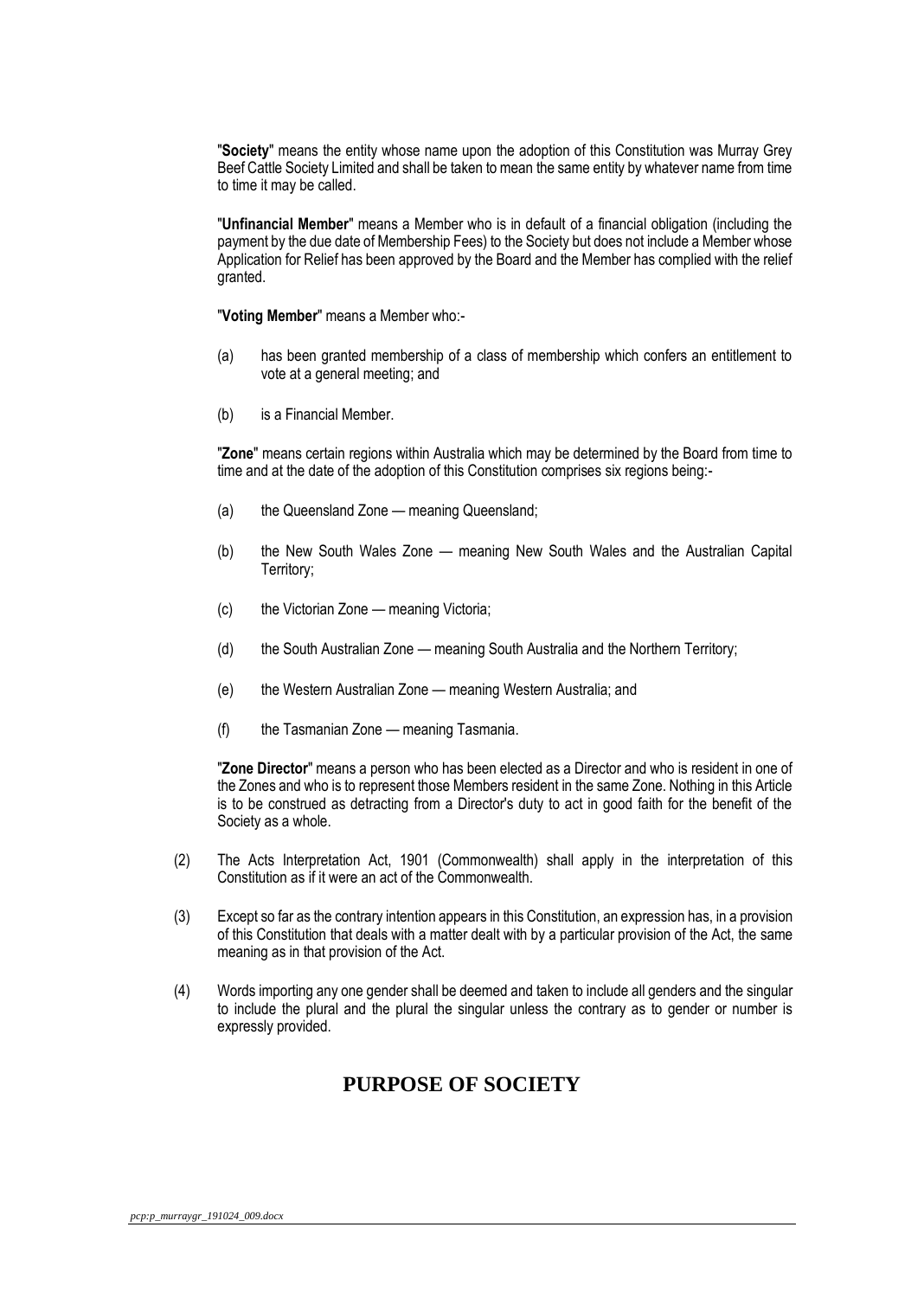### <span id="page-7-0"></span>**Objects**

- 3. The objects for which the Society is established are:-
	- (1) To take over and acquire the herd book and the assets and liabilities and generally the affairs of the incorporated body known as the Murray Grey Beef Cattle Society Incorporated, a body incorporated pursuant to the Association Incorporated Act of New South Wales 1984, as a going concern and continue its objectives and activities;
	- (2) To encourage support and promote the development of the agricultural and pastoral resources and industries of Australia through the breeding of Murray Grey cattle;
	- (3) To promote genetic research and development and to establish or assist in the establishment of and management of technical and statistical libraries;
	- (4) To compile a register of cattle, descriptions, stud prefixes, stud names and abbreviations and copyrights for the use of the Society;
	- (5) To collect, record, verify and as the Board sees fit to publish information and a Herd Book or Books relating to Murray Grey cattle in Australia;
	- (6) To compile and publish in such manner as the Board determines (including electronically), a Herd Book or books of Murray Grey cattle in Australia;
	- (7) To encourage, support and promote exhibitions, shows and sales of Murray Grey cattle. To promote the proper marketing of cattle in general and in particular the Murray Grey breed of cattle. To offer prizes in respect of competitions between Murray Grey cattle or between Murray Grey cattle and cattle of other breeds or cross breeds. To allow bodies other than the Society to conduct exhibitions, shows and promotional sales for the development of the cattle industry and in particular the Murray Grey breed under the patronage of the Society and upon such conditions as the Board of the Society may think fit from time to time. Provided that no Member of the Society shall receive any prize, award or distinction except as a successful competitor in any show or exhibition of Murray Grey cattle held or promoted by the Society or to the cost of the holding or promotion of which the Society may have subscribed out of its income or property and which under regulations affecting the said show or competition may be awarded to him;
	- (8) To encourage, support and promote, and if the Board of the Society sees fit, to offer prizes, encouragements and awards to be presented at exhibitions, shows and/or promotional sales and to award scholarships and bursaries;
	- (9) To compile and maintain lists of persons who are regarded by the Board as competent to act as judges at cattle exhibitions and shows including judges of the Murray Grey breed of cattle and to assist in the training of judges;
	- (10) To collaborate with other cattle breed societies and associations in the promotion and development of the cattle industry in Australia and particularly any other society or association formed for the promotion and development of Murray Grey cattle;
	- (11) To publish or otherwise make available for publication any information which the Society may think desirable for the promotion of its objects;
	- (12) To support and assist in the progress and development of any agricultural show and in particular the Royal Shows of the various States of the Commonwealth and its Territories;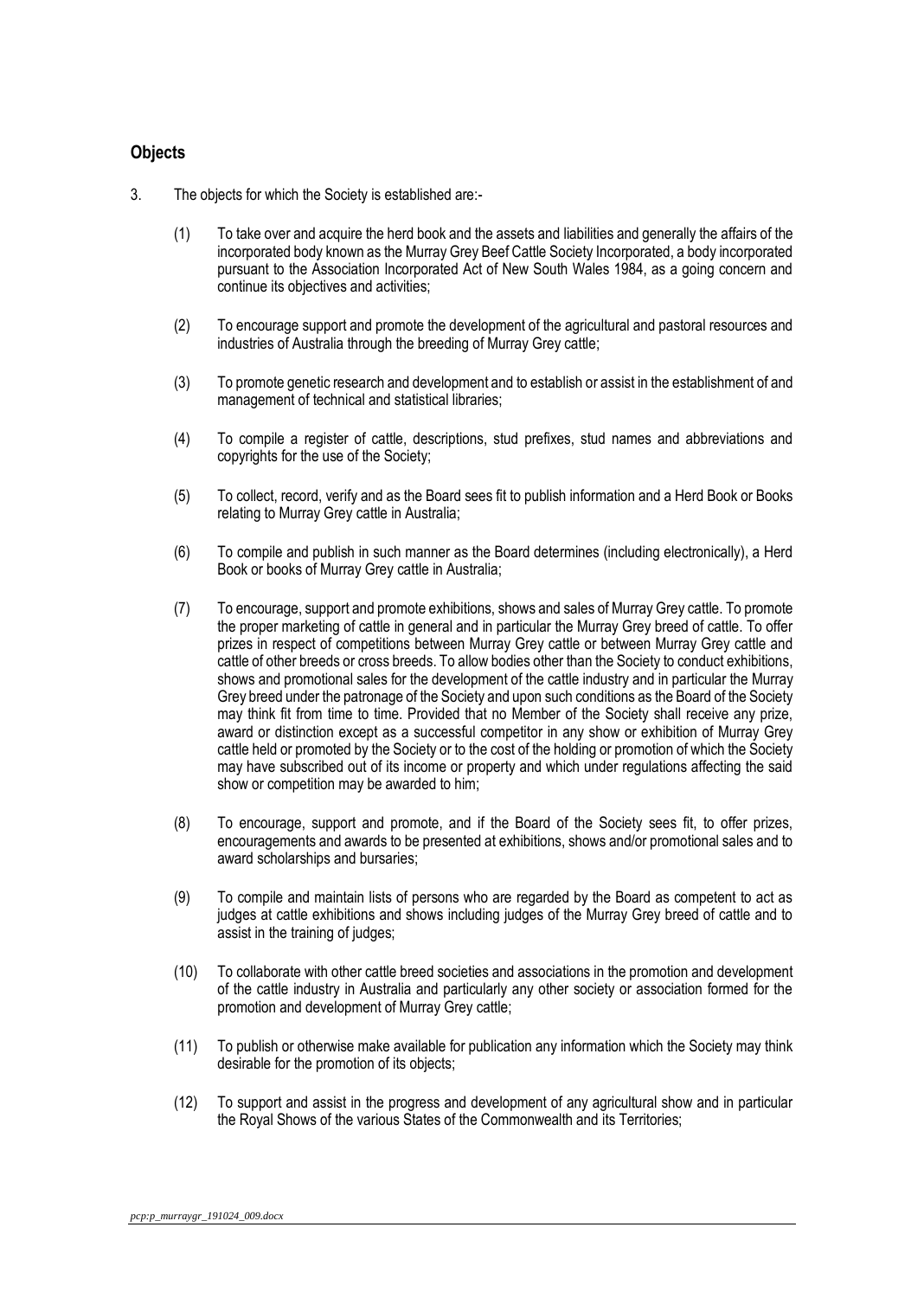- (13) To open and maintain banking accounts and to operate or allow the same to be operated in such manner as the Society may determine;
- (14) To sell, improve, dispose of or otherwise deal with all or any part of the property and rights of the Society;
- (15) To register brands of all descriptions, trademarks and copyrights for the use of the Society and of its Members;
- (16) To organise, conduct, convene or hold conventions, lectures and conferences;
- (17) To undertake and execute any trusts, the undertaking of which may seem desirable and either gratuitously otherwise and to appoint the trustees and nominees but subject to the provisos contained in Articles 3(24), 3(25) and 3(26) of this Constitution;
- (18) To purchase, take on lease or otherwise acquire real or personal property and to sell, mortgage, lease, sub-lease or otherwise deal in, or with any property of the Society;
- (19) To borrow or raise or secure the payment of money in such manner as the Society shall think fit and in particular by the issue of debentures or debenture stock or by giving mortgages, charges or securities charged upon or over all or by any of the real and personal property of the Society and to purchase, pay-off or redeem such securities;
- (20) To accept any gift or devise of money, or of any real or personal property, whether subject to any special trust or not for any one or more of the objects of the Society provided that, in case the Society shall take or hold any property which may be subject to any trusts, the Society shall only deal with the same in such manner as is allowed by law having regard to such trusts;
- (21) To invest the monies of the Society not immediately required upon such securities and in such manner as may from time to time be allowed by law and as may be determined by the Society;
- (22) To pay the costs, charges and expenses of the formation and establishment of the Society;
- (23) To subscribe to or otherwise aid benevolent charitable national or other institutions or associations of a public character which in the opinion of the Society have any moral or any other claim for the support by the Society;

Solely for the purpose of carrying out the aforesaid objects and not otherwise:-

- (24) To subscribe to become a member of and co-operate with any other society, association or organisation whether incorporated or not whose objects are altogether or in part similar to those of the Society provided that the Society shall not subscribe to or support with its funds any society, association or organisation that does not prohibit the distribution of its income and property amongst its Members to an extent at least as great as that imposed on the Society under and by virtue of Article 72 of this Constitution;
- (25) To amalgamate with any companies, institutions or associations having objects altogether or in part similar to those of the Society and which shall prohibit the distribution of its or their income and property among its or their Members to an extent at least as great as that imposed upon the Society under and by virtue of Article 72 of this Constitution;
- (26) To purchase or otherwise acquire and undertake all or any part of the property, assets, liabilities, engagements or any one or more of the companies, institutions, societies or associations which the Society is authorised to amalgamate;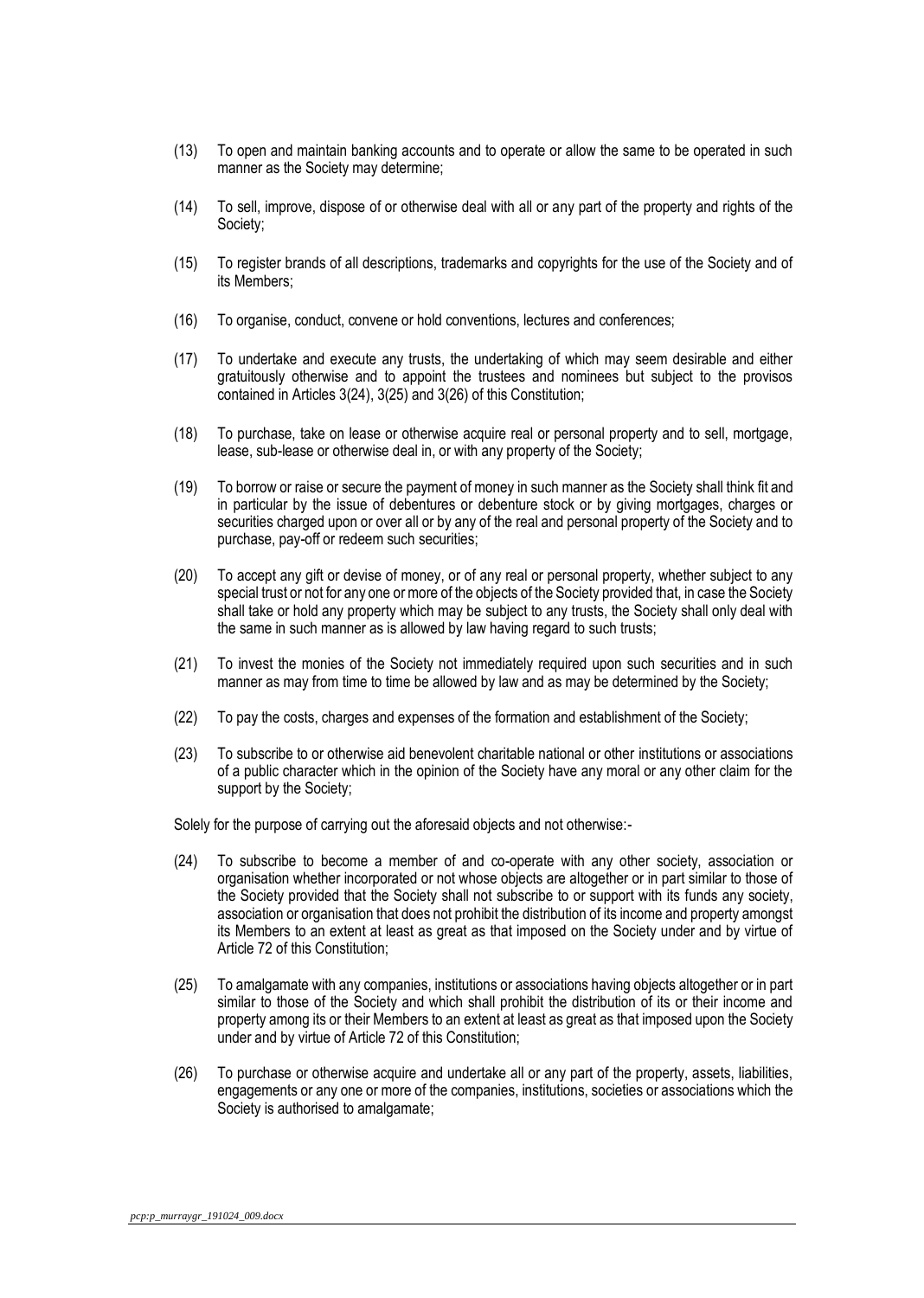- (27) To appoint, employ, remunerate, remove or suspend such managers, clerks, secretaries, servants, workmen and other persons as may be necessary or convenient for the purposes of the Society and to establish and maintain superannuation, provident or other similar funds for the benefit of any such employees and their dependants;
- (28) Consistent with its objects to make Regulations in respect to the Society;
- (29) To do all such other lawful acts, deeds and things as are incidental or conducive to the attainment of the above objects or any of them or any other acts, deeds and things that might be conducive to the progress and welfare of the Society.

### **MEMBERSHIP**

<span id="page-9-0"></span>Eligibility and Application for Membersh4. (1) The Board shall determine from time to time:-

- (a) the eligibility criteria required of an Applicant for membership of the Society;
- (b) the documentation to be submitted by an Applicant; and
- (c) the process of considering an Application for Membership received from an Applicant,

and such matters shall be expressed in writing in a document to be named as "Details for Intending Members" and shall be available on the website of the Society and may be posted or sent by facsimile or email to any person who requests a copy of such document.

- (2) Notwithstanding the provisions contained in Article 4(1), all Applicants shall be required to:-
	- (a) sign an Application for Membership which shall require an Applicant to:-
		- (i) nominate a class of membership to which the Applicant wishes to be admitted; and
		- (ii) confirm that he or she has read the Constitution, the By—Laws, the Regulations, any Code of Conduct in force from time to time and the Details for Intending Members of the Society and agrees to be bound by same;
	- (b) agree in writing to provide a guarantee not exceeding one hundred dollars (\$100.00) to defray such liabilities and expenses of the Society upon its winding up or dissolution; and
	- (c) remit, where relevant, the Membership Fees appropriate to the class of membership to which the Applicant wishes to be admitted.

### <span id="page-9-1"></span>**Admission to Membership**

- 5. The Board:-
	- (1) shall consider Applications for Membership in such manner as it may think fit and may delegate its power to admit Members to officers of the Society.
	- (2) may in its absolute discretion accept or decline any Application for Membership and is not bound to give reasons why the Application for Membership was not accepted.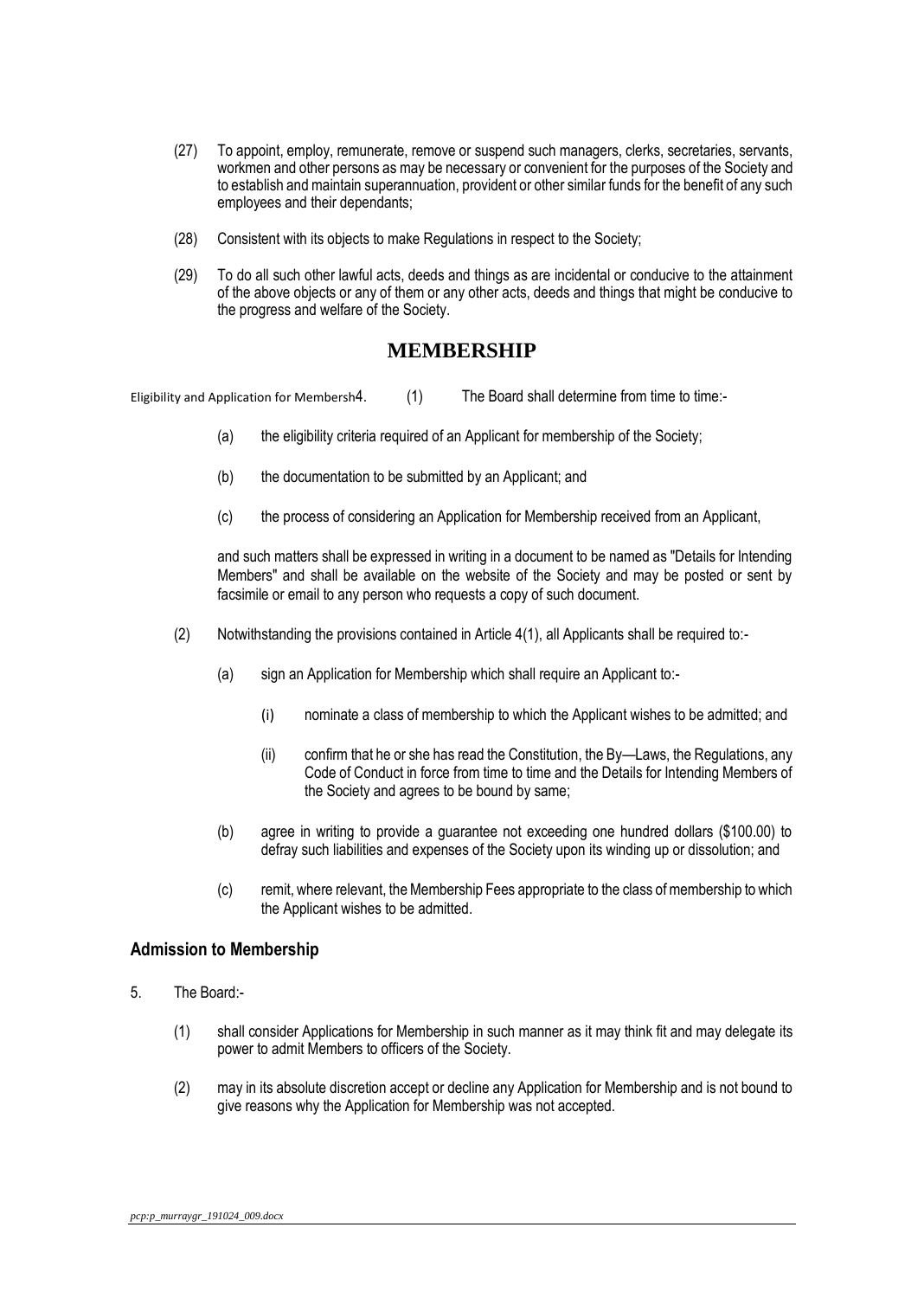- (3) shall cause the Society to give notice to each Applicant advising the Applicant whether they have been admitted to the Society or rejected.
- (4) where an Application for Membership is not accepted, the monies which accompanied the Application for Membership (if any) must be refunded to the unsuccessful Applicant within fourteen (14) days of the date upon which the Application for Membership was declined.

### <span id="page-10-0"></span>**Register of Members**

- 6. (1) The Secretary will maintain a Register of the Members of the Society.
	- (2) When an Applicant has been accepted for membership, the Secretary will cause the Member's name to be entered in the Register.
	- (3) The Service Address of a Member in that Register will be the address nominated by the Member for the purpose of receiving notices from the Society and may be:-
		- (a) a residential address;
		- (d) a postal address;
		- (e) a business address;
		- (f) a facsimile number;
		- (g) an email address.
	- (4) The Company shall use its best endeavours to use the Service Address nominated by each Member for the purpose of delivering notices.
	- (5) Each Member must notify the Secretary within fourteen (14) days of any change of name or Service Address of the Member and each such change shall be recorded in the Register.
	- (6) Subject to the Act, each Member may inspect the Register at any reasonable time upon making such request to the Secretary.

### <span id="page-10-1"></span>**Commencement of Membership**

7. An Applicant becomes a Member on the day the Applicant is admitted to membership.

### <span id="page-10-2"></span>**Classes of Membership**

- 8. (1) The membership of the Society shall be comprised of those classes which the Board determines to be appropriate from time to time. Appendix 1 lists those classes of membership which the Board has determined as being appropriate as at the date of the adoption of this Constitution.
	- (2) The Board shall have the power to:-
		- (a) create other classes of membership;
		- (b) abolish existing classes provided that the consent of not less than seventy five per cent (75%) of the Members of that class first consent in writing to the proposed abolition.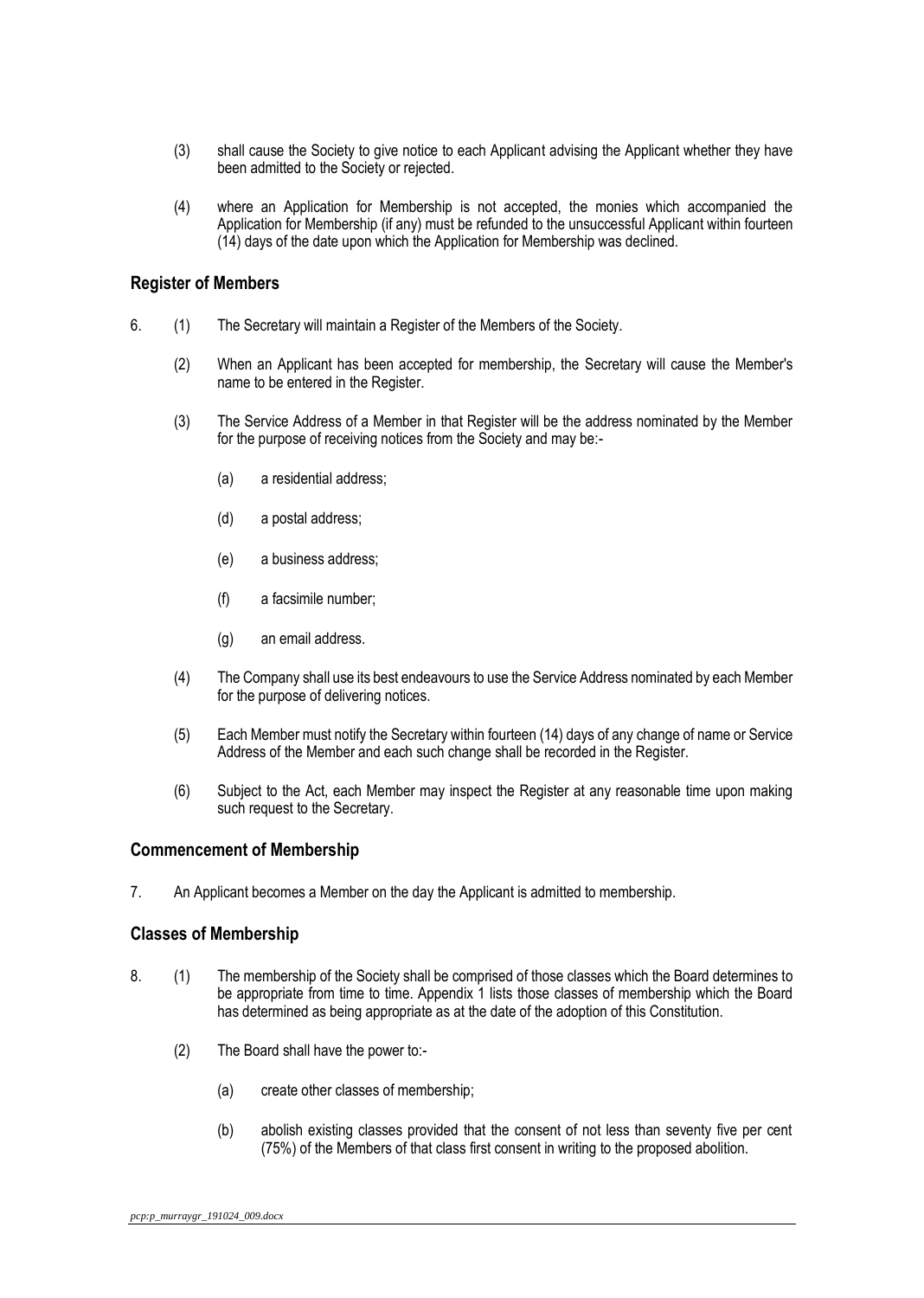- (3) The Board shall determine from time to time the eligibility criteria (if any) required before an Applicant is qualified to be admitted to a particular class of membership. Appendix 2 lists the eligibility criteria which the Board has determined as being appropriate as at the date of the adoption of this Constitution.
- (4) An Applicant may nominate a class of membership to which they wish to be admitted when completing the Application for Membership of the Society.
- (5) The Board shall assign an Applicant to a class of membership and shall be under no obligation to admit the Applicant to the class nominated by the Applicant.

### <span id="page-11-0"></span>**Rights of Classes of Membership**

- 9. (1) The Board shall determine from time to time the privileges, rights, obligations, terms and conditions conferred upon a Member admitted to a particular class of membership.
	- (2) Appendix 3 lists the privileges, rights, obligations, terms or conditions attaching to each class of membership which the Board has determined to be appropriate as at the date of the adoption of this Constitution.

### <span id="page-11-1"></span>**Membership Fees**

- 10. (1) The Membership Fees for each class of membership shall be such sums as determined by the Board from time to time.
	- (2) If the Board determines to change the Membership Fees for a class of membership, a notice shall be sent by the Secretary within thirty (30) days of the Board's decision to each Member who has been admitted to that class of membership to advise of the change in Membership Fees.
	- (3) The Secretary shall ensure that the current Membership Fees for all classes of membership are published on the Society's website and are otherwise made freely available to any Member or intending Applicant.

### <span id="page-11-2"></span>**Payment of Membership Fees and Other Financial Obligations**

- 11. (1) Membership Fees are due to be paid:-
	- (a) in the case of an Applicant upon the submission to the Society of the Application for Membership;
	- (b) in the case of a Member on or before the 31st day of January in each year.
	- (2) Where a Member has not paid his Membership Fees as required in Article 11(1)(b) or failed to pay any other financial obligation owed to the Society, the Secretary will at the direction of the board issue a Final Notice which shall notify the Member that:—
		- (a) the Member's Membership Fees or such other financial obligation remain unpaid;
		- (b) the Member has become an Unfinancial Member;
		- (c) the Society will allow the Member to pay his Membership Fees or other financial obligation before the conclusion of the Extended Period without loss of membership;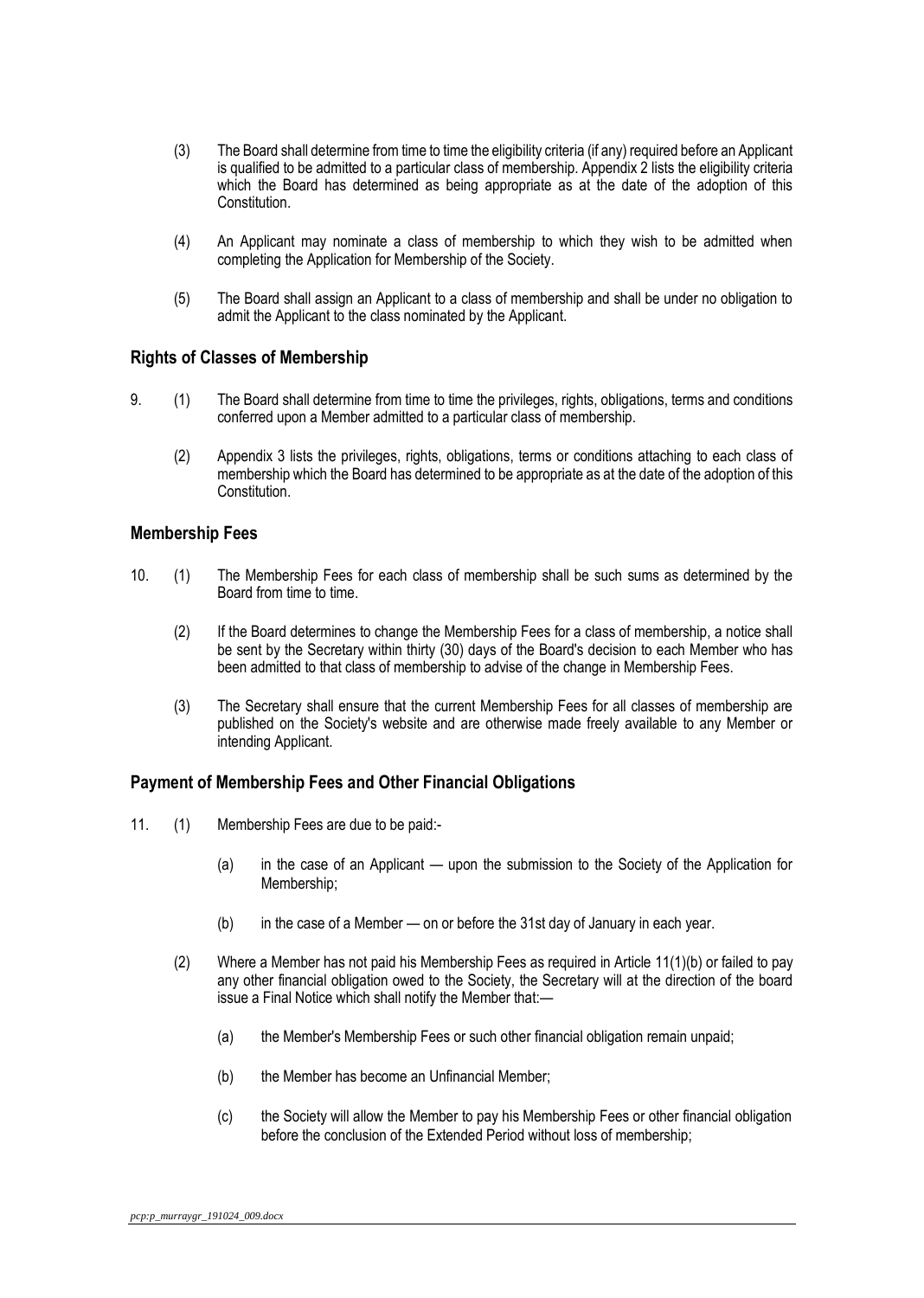- (d) the Member may submit to the Secretary an Application for Relief if, for reasons of financial hardship, the Member is genuinely unable to pay his Membership Fees or other financial obligation. The Application for Relief must be received by the Company on or prior to the conclusion of the Extended Period to render it eligible for consideration.
- (3) Where a Member fails to pay his Membership Fees or other financial obligation before the conclusion of the Extended Period, the membership of that Member will terminate on the day after the Extended Period ends.
- (4) Where a Member has submitted an Application for Relief within the period required, the Board shall consider the Application for Relief within thirty (30) days and shall notify the Member in writing of the Board's decision. A Member shall remain an Unfinancial Member until the Board has granted relief to the Member.
- (5) No Membership Fee is payable by a Life Member or an Honorary Life Member of the Society.

### <span id="page-12-0"></span>**Transferability of Rights**

12. The rights of any Member will not be transferable to another Member.

## **DISCIPLINING OF MEMBERS**

#### <span id="page-12-1"></span>**Notice of Allegation**

- 13. (1) Any allegation which may lead to the Discipline of a Member shall:-
	- (a) be lodged with the Secretary in writing;
	- (b) be signed by any Member; and
	- (c) detail the circumstance which gave rise to such allegation.
	- (2) The Secretary shall inform the Member of the allegation by issuing a Notice of Allegation to the Member informing the Member:-
		- (a) of the allegation; and
		- (b) the date on which the Board will consider the allegation, such Board meeting is to be held not less than sixty (60) days after the date of the Notice of Allegation;
		- (c) inviting the Charged Member to submit a written explanation to defend the allegation; and
		- (d) inviting the Member to present himself to the Board to answer any questions which the Board may ask of him and to present his defence to the allegation.
	- (3) If the Charged Member chooses to defend the allegation, the Charged Member must submit a written explanation which must be:-
		- (a) received by the Secretary not less than two (2) days prior to the Board meeting,
		- (b) tabled at the Board meeting,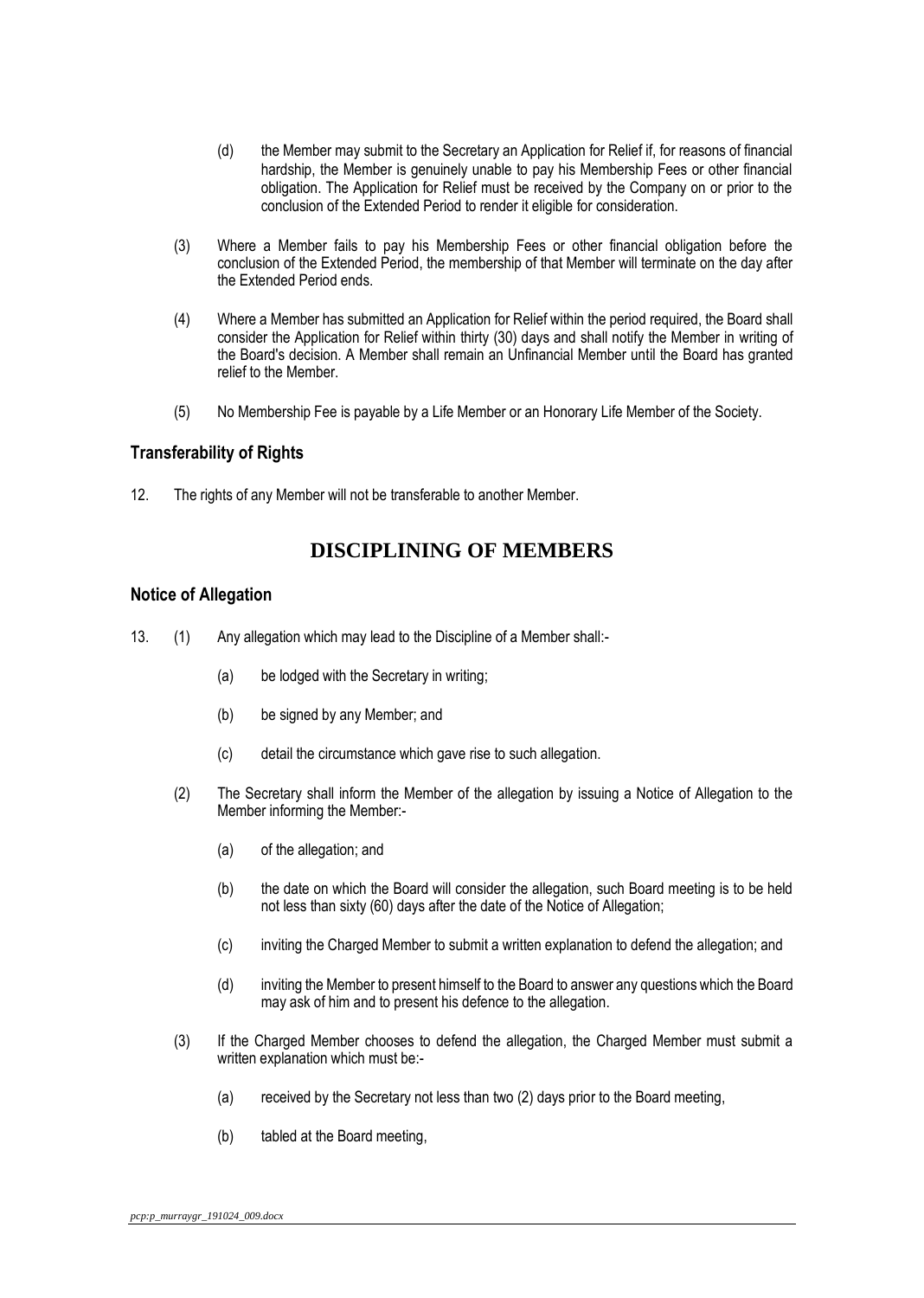at which the allegation is to be heard and reasonable opportunity must be given for the Charged Member to appear before the Board to answer the allegation.

- (4) Where the Board is of the opinion that the Charged Member is:—
	- (a) guilty of misrepresentation, deception, fraud or improper conduct in relation to any information provided by him to the Society;
	- (b) guilty of any conduct or practice unbefitting a Member of the Society;
	- (c) in breach of this Constitution or any regulations made by the Board pursuant to the powers contained herein,

the Board may by resolution:-

- (d) expel the Charged Member; and/or
- (e) cancel the registration of any animals owned by the Charged Member; and/or
- (f) suspend the Charged Member on such conditions and for such period of time as the Board thinks fit; and/or
- (g) impose such lesser penalty upon the Charged Member as the Board may deem fit.
- (5) Where the Board passes a resolution pursuant to Article 13(4), the Secretary shall notify the Disciplined Member in writing within fourteen (14) days of the resolution. Such notice shall:—
	- (a) set out the resolution of the Board and the grounds upon which it is based; and
	- (b) advise the Disciplined Member that he may appeal against such resolution by issuing a notice as set out in Article 14(1) requesting the matter to be settled at a general meeting of the Members of the Society which is to be convened in accordance with Article 14(2).

### <span id="page-13-0"></span>**Appeal Against Discipline**

- 14. (1) On receipt of a notice from a Disciplined Member requesting an appeal to be heard at a general meeting of the Members of the Society against the Discipline, such notice shall operate as a stay of implementation of any decision.
	- (2) The Secretary shall be required to convene a general meeting of the Members of the Society within two (2) months of the date of receipt of the notice referred to in Article 14(1) and shall give not less than one (1) month's notice of the date of that general meeting to the Disciplined Member.
	- (3) The Disciplined Member shall be given the opportunity of being heard at the general meeting with or without legal representation. The Disciplined Member may be represented by another Member.
	- (4) The Society may engage legal representation to assist the Society at such a meeting.
	- (5) The Society shall by majority decide the appeal.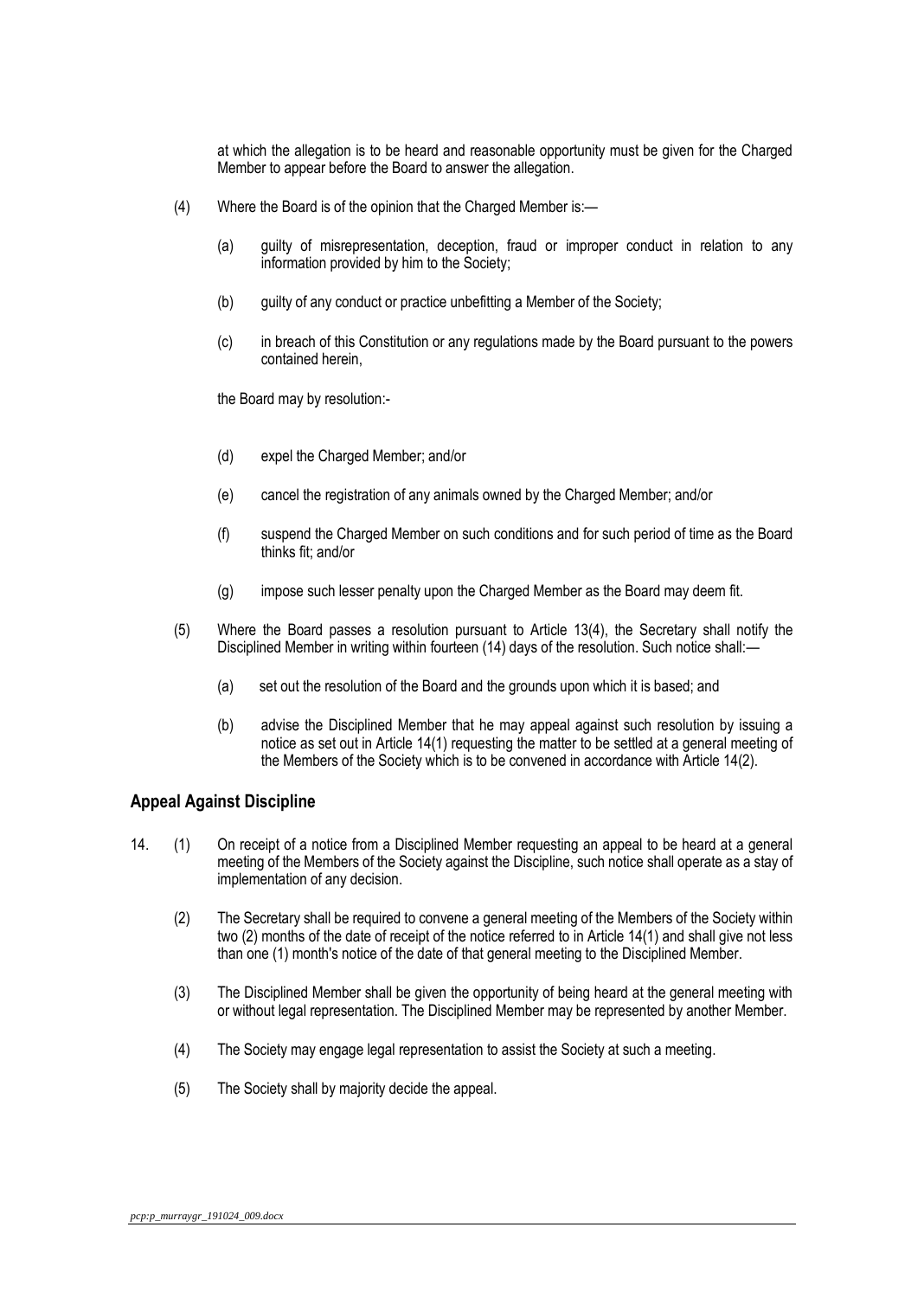(6) A Disciplined Member whose appeal is unsuccessful shall pay to the Society all or any costs or expenses reasonably incurred by the Society in connection with the hearing of the appeal as the Board may determine.

### <span id="page-14-0"></span>**Cessation of Membership**

- 15. Membership of the Society will terminate upon:—
	- (1) The Secretary receiving from a Member a letter of resignation;
	- (2) A Member being expelled or suspended in accordance with this Constitution;
	- (3) If a Member, being an Unfinancial Member, fails to become a Financial Member within the period which applies to their circumstances.

### <span id="page-14-1"></span>**Consequences of Termination**

- 16. (1) A Member whose membership of the Society is terminated will be liable for all moneys due by that Member to the Society in addition to any sum not exceeding one hundred dollars (\$100.00) for which the Member is liable under Article 71 of this Constitution.
	- (2) A Member whose membership is terminated will not make any claim, monetary or otherwise, on the Society, its funds or property except as a creditor thereof.
	- (3) The legal personal representative of a deceased Member or the liquidator of a Corporate Member in liquidation may continue as a Member of the Society provided that notice in writing of such decision shall be given to the Secretary.
	- (4) A Person ceasing to be a Member of the Society shall not be entitled to a return of any Membership Fees paid to the Society.

### <span id="page-14-2"></span>**Liability of Members**

17. The liability of the Members is limited.

# **MEETINGS OF MEMBERS**

### <span id="page-14-3"></span>**Annual General Meeting**

- 18. (1) Subject to the Act, a general meeting shall be held at least once in every calendar year and within the period of five (5) months after the end of the Society's financial year at such time and place as may be determined by the Directors. The abovementioned general meeting shall be called the "Annual General Meeting" and all other meetings of the Society shall be called "general meetings".
	- (2) The business of the Annual General Meeting may include any of the following, even if not referred to in the notice of meeting:
		- (a) the consideration of the Annual Financial Report, Directors' Report and Auditor's Report;
		- (b) the announcement of the election of Directors;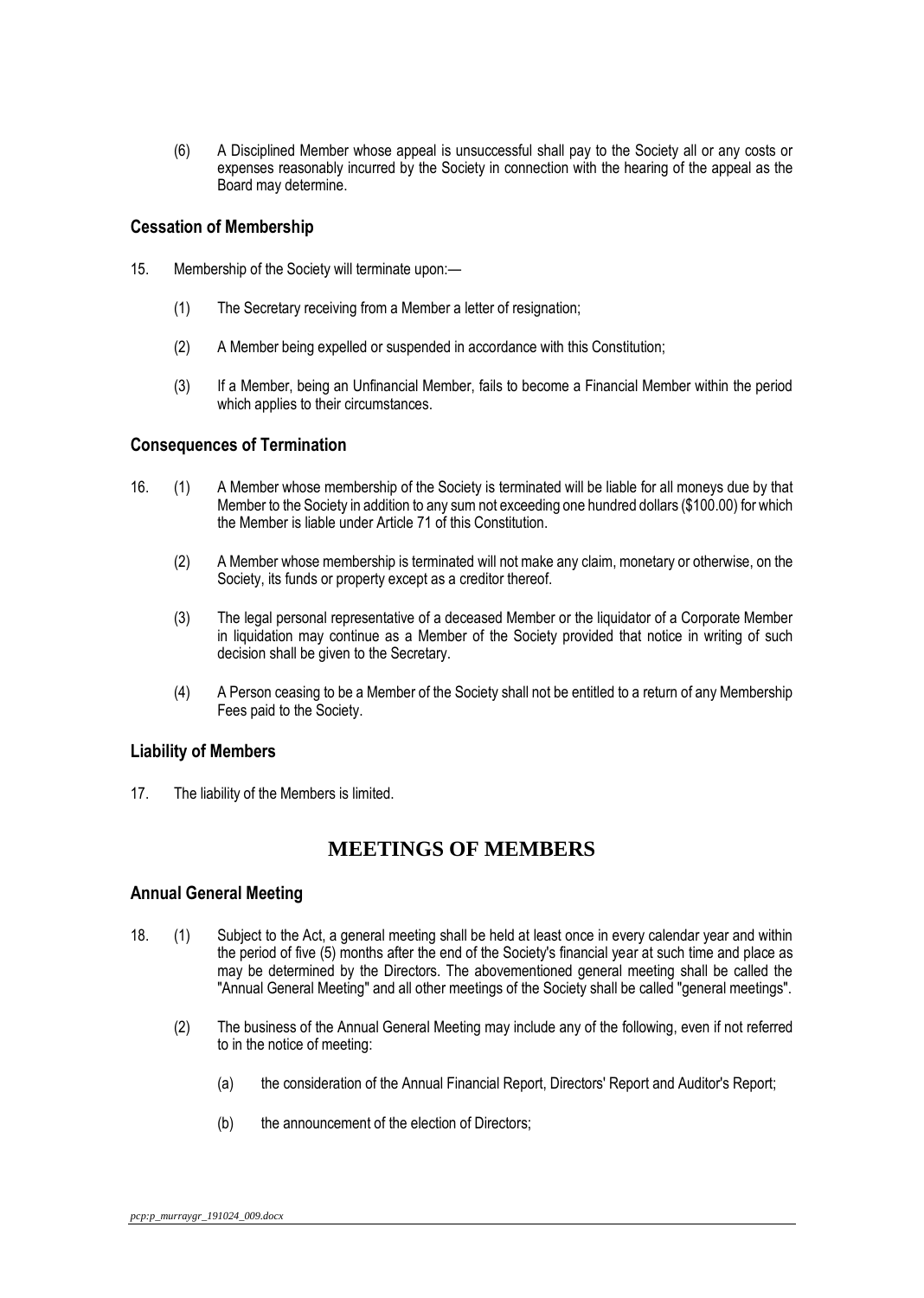(b) the appointment of the auditor;

### <span id="page-15-0"></span>**Convening General Meetings**

- 19. (1) The President of the Society may convene a meeting of the Society's Members.
	- (2) Where at least half of the Directors appointed to and holding office at the time agree, the Secretary must convene a meeting of the Society's Members.
	- (3) The Directors must convene a meeting of the Society's Members on the request of Voting Members in accordance with section 249D of the Act. The Voting Members may convene a meeting of the Society's Members in accordance with sections 249E and 249F of the Act.
	- (4) The Secretary must convene a meeting of the Society's Members pursuant to Article 14(2) of this Constitution.

### <span id="page-15-1"></span>**Notice of General Meetings**

- 20. (1) A notice of a meeting of the Society's Members shall specify:-
	- (a) the place, the day and the time of the meeting (and, if the meeting is to be held in two or more places, the technology that will be used to facilitate this);
	- (b) the general nature of the business to be transacted at the meeting; and
	- (c) such other information as is required by section 249L of the Act.
	- (2) The Society may hold a meeting of its Members at two (2) or more venues using any technology that gives the Members as a whole a reasonable opportunity to participate.
	- (3) Subject to the provisions of the Act relating to agreements for shorter notice, at least 21 days notice must be given of a meeting of the Society's Members.
	- (4) Notice of every meeting of the Society's Members shall be given in the manner authorised to:—
		- (a) every Member and to every Director; and
		- (b) the auditor for the time being of the Society.

No other person is entitled to receive notices of meetings of the Society's Members.

### <span id="page-15-2"></span>**Chairing General Meetings**

- 21. (1) The President shall be entitled to chair every meeting of the Society's Members.
	- (2) Where a meeting of the Society's Members is held and the President is not in attendance or has elected not to chair the meeting, the Vice-President shall chair the meeting. If the Vice President is not in attendance or has elected not to chair the meeting, the Members present shall elect one of their number to chair the meeting (or part of it).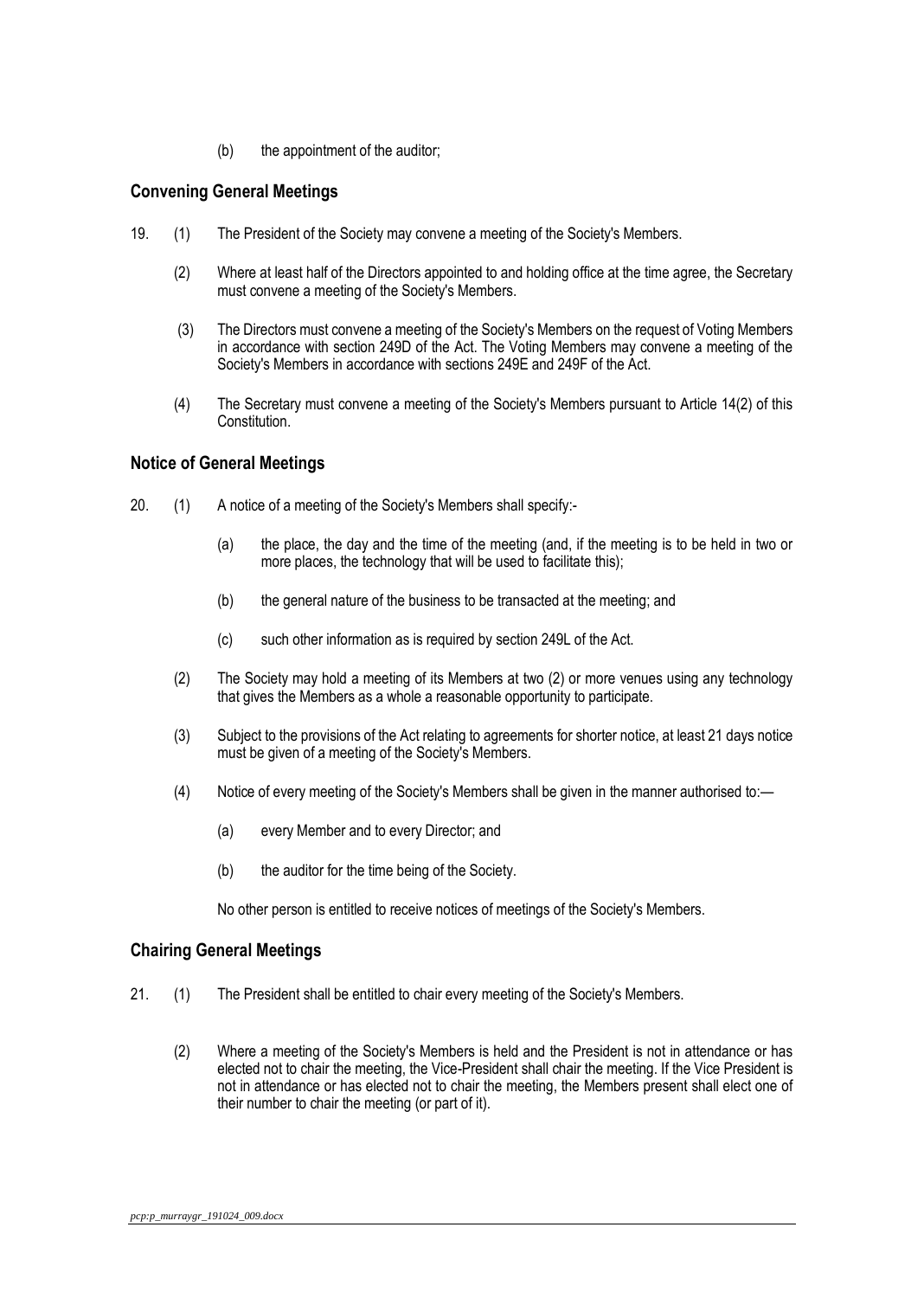### <span id="page-16-0"></span>**Quorum for General Meetings**

- 22. (1) No business shall be transacted at any meeting of the Society's Members unless a quorum of Members is present at the time when the meeting proceeds to business.
	- (2) A quorum is constituted by twenty (20) Voting Members entitled to attend and vote at a meeting of the Society's Members.
	- (3) For the purpose of determining whether a quorum is present, a person attending as a proxy for a Member, or as a corporate representative of a Corporate Member, shall be deemed to be a Member.

### <span id="page-16-1"></span>**Adjournment of General Meetings**

- 23. If a quorum is not present within half an hour from the time appointed for the meeting:—
	- (1) where the meeting was convened upon the request of Members the meeting shall be dissolved;
	- (2) or in any other case:—
		- (a) the meeting stands adjourned to such day, and at such time and place, as the Directors determine or, if no determination is made by the Directors, to the same day in the next week at the same time and place; and
		- (b) if at the adjourned meeting a quorum is not present within half an hour from the time appointed for the meeting, then the meeting shall be dissolved.
	- (3) The Chairman shall adjourn a meeting of the Society's Members from time to time and from place to place if the Members present with a majority of votes that may be cast at that meeting agree or direct the Chairman to do so. No business shall be transacted at any adjourned meeting other than the business left unfinished at the meeting from which the adjournment took place.
	- (4) When a meeting of the Society's Members is adjourned for thirty (30) days or more, notice of the adjourned meeting shall be given as in the case of an original meeting.
	- (5) Except as provided by Article 23(4), it is not necessary to give any notice of an adjournment or of the business to be transacted at an adjourned meeting.

### <span id="page-16-2"></span>**Voting at General Meetings**

- 24. (1) A resolution put to the vote at any meeting of the Society's Members shall be decided on a show of hands unless a poll is demanded.
	- (2) The election of the Directors of the Society shall be conducted by postal vote in accordance with Appendix 4 unless otherwise determined by the Board of Directors under Article 29.
	- (3) Unless a poll is demanded, a declaration by the Chairman that a resolution has on a show of hands been carried or carried unanimously, or by a particular majority, or lost, and an entry to that effect in the book containing the minutes of the proceedings of the Society, is conclusive evidence of the fact without proof of the number or proportion of the votes recorded in favour of or against the resolution.
	- (4) Subject to any rights or restrictions for the time being attached to any Member:-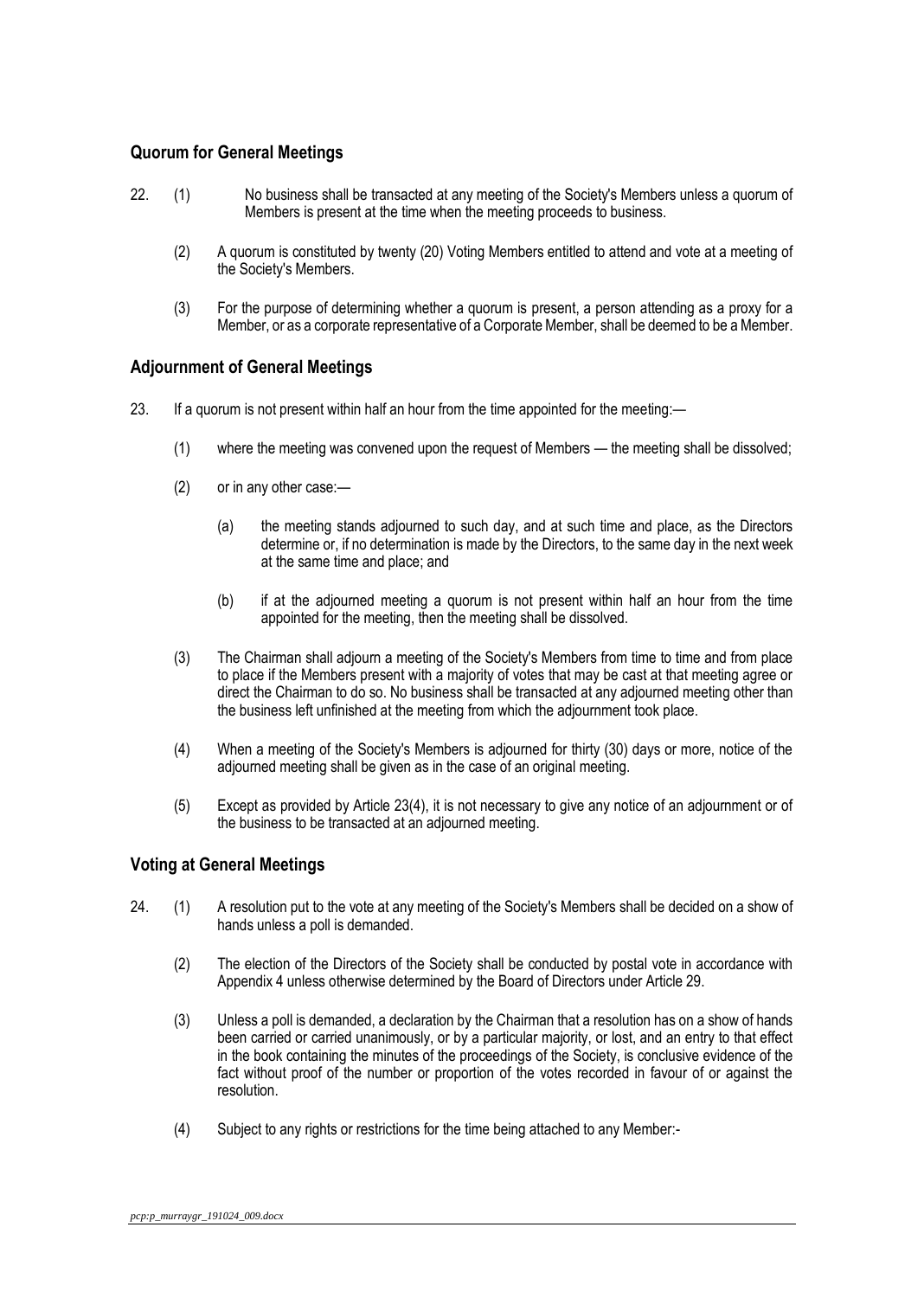- (a) at meetings of the Society's Members or classes of Members each Member entitled to vote may vote in person or by proxy or attorney or representative; and
- (b) on a show of hands every person present who is a Member or a proxy or an attorney or a corporate representative of a Member has one vote, and on a poll every Member present in person or by proxy or attorney or representative has one vote.
- (5) Where a Member has submitted a Directed Proxy, the votes cast by that proxy must be in accordance with the directions of the Member as set out in the Directed Proxy.

If the Membership is held jointly and more than one such joint Member votes, only the vote of the Member whose name appears first in the Member Register counts.

- (7) If a Member is of unsound mind or is a person whose person or estate is liable to be dealt with in any way under the law relating to mental health, his committee or trustee or such other person as properly has the management of his estate may exercise any rights of the Member in relation to a meeting of the Society's Members as if the committee, trustee or other person were the Member.
- (8) Subject to Articles 8(2)(b) and 9(2), a Member is not entitled to vote at a meeting of the Society's Members unless the Member is a Voting Member.
- (9) An objection may be raised to the qualification of a voter only at the meeting or adjourned meeting at which the vote objected to is given or tendered. Any such objection shall be referred to the Chairman of the meeting of the Society's Members, whose decision is final. A vote not disallowed pursuant to such an objection is valid for all purposes.

### <span id="page-17-0"></span>**Demand for a Poll**

- 25. (1) A Poll may (before a vote is taken or before or immediately after the declaration of the result of the show of hands) be demanded:—
	- (a) by the Chairman; or
	- (b) by at least three (3) Members (present in person or by proxy or representative) entitled to vote on the resolution.
	- (2) The demand for a Poll may be withdrawn.
	- (3) If a Poll is duly demanded, it shall be taken in such manner and either at once or after an interval or adjournment or otherwise as the Chairman directs, and the result of the Poll shall be the resolution of the meeting at which the Poll was demanded.
	- (4) A Poll demanded on the election of a Chairman or on a question of adjournment shall be taken immediately.

### <span id="page-17-1"></span>**Casting Vote of Chairman**

26. In the case of an equality of votes, whether on a show of hands or on a Poll, the Chairman of the meeting of the Society's Members at which the show of hands takes place or at which the Poll is demanded has a casting vote in addition to any vote the Chairman may have in his capacity as a Voting Member.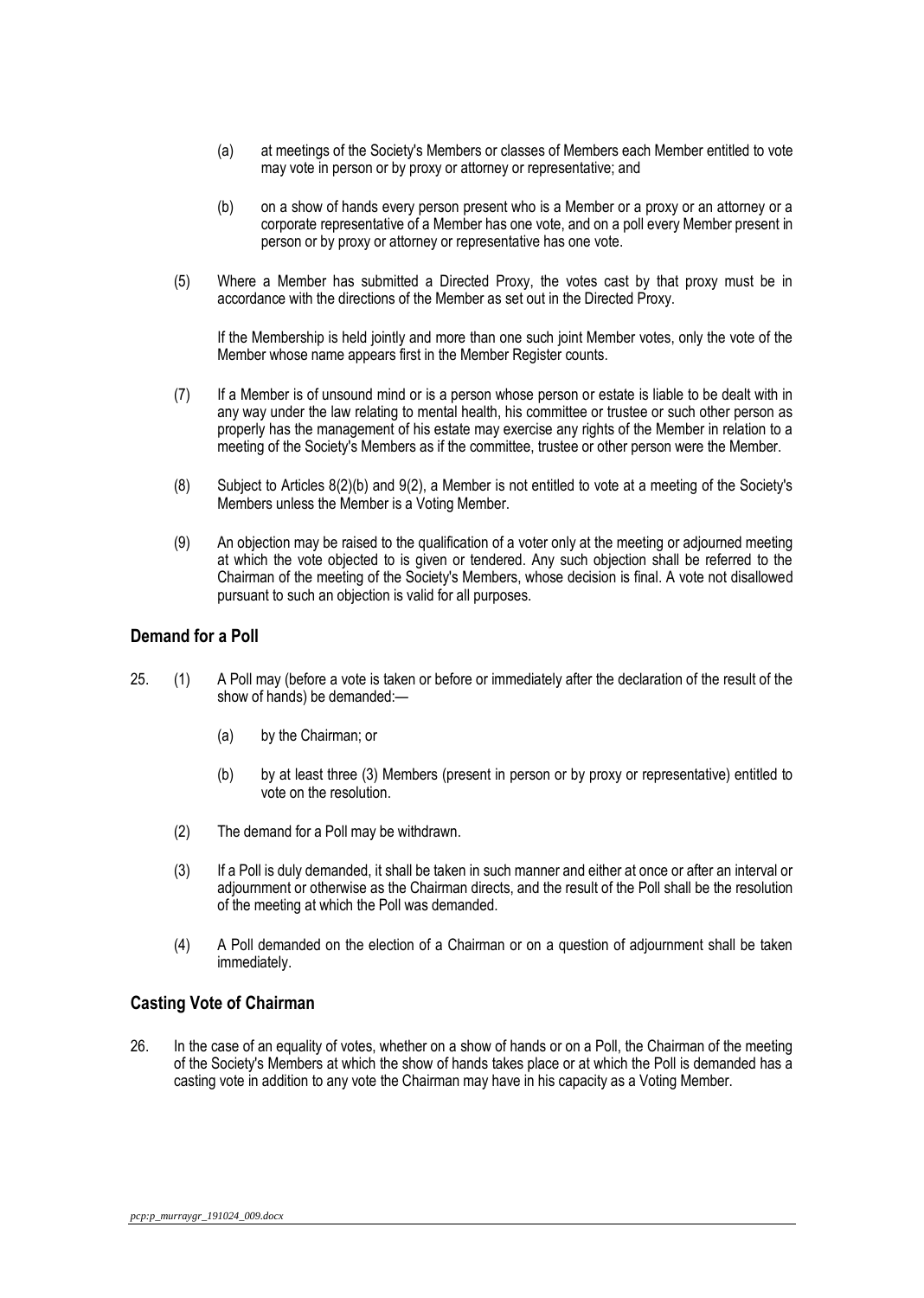### <span id="page-18-0"></span>**Proxies**

- 27. (1) A Voting Member of the Society who is entitled to attend and cast a vote at a meeting of the Society's Members may appoint a person (whether or not a Member of the Society) as the Member's proxy to attend and vote for the Member at the meeting.
	- (2) An instrument appointing a proxy shall be in writing under the hand of the appointor or of his attorney duly authorised in writing or, if the appointor is a corporation, either under seal or executed in accordance with the Act or under the hand of an officer or attorney duly authorised.
	- (3) An instrument appointing a proxy may specify the manner in which the proxy is to vote in respect of a particular resolution and, where an instrument of proxy so provides, the proxy is not entitled to vote in the resolution except as specified in the instrument.
	- (4) An instrument appointing a proxy shall be deemed to confer authority to demand or join in demanding a poll.
	- (5) An instrument appointing a proxy shall be in the form as determined by the Board from time to time.
	- (6) An instrument appointing a proxy shall not be treated as valid unless the instrument, and the power of attorney or other authority (if any) under which the instrument is signed or a certified copy of that power or authority, is or are deposited, not less than forty eight (48) hours before the time for holding the meeting or adjourned meeting at which the person named in the instrument proposes to vote, or, in the case of a poll, not less than twenty four (24) hours before the time appointed for the taking of the poll, at the registered office of the Society or at such other place in Australia as is specified for that purpose in the notice convening the meeting.
	- (7) A vote given in accordance with the terms of an instrument of proxy or of a power of attorney is valid notwithstanding the previous death or unsoundness of mind of the appointor, the revocation of the instrument (or of the authority under which the instrument was executed) or of the power, if no intimation in writing of the death, unsoundness of mind or revocation before the commencement of the meeting or adjourned meeting at which the instrument is used or the power is exercised.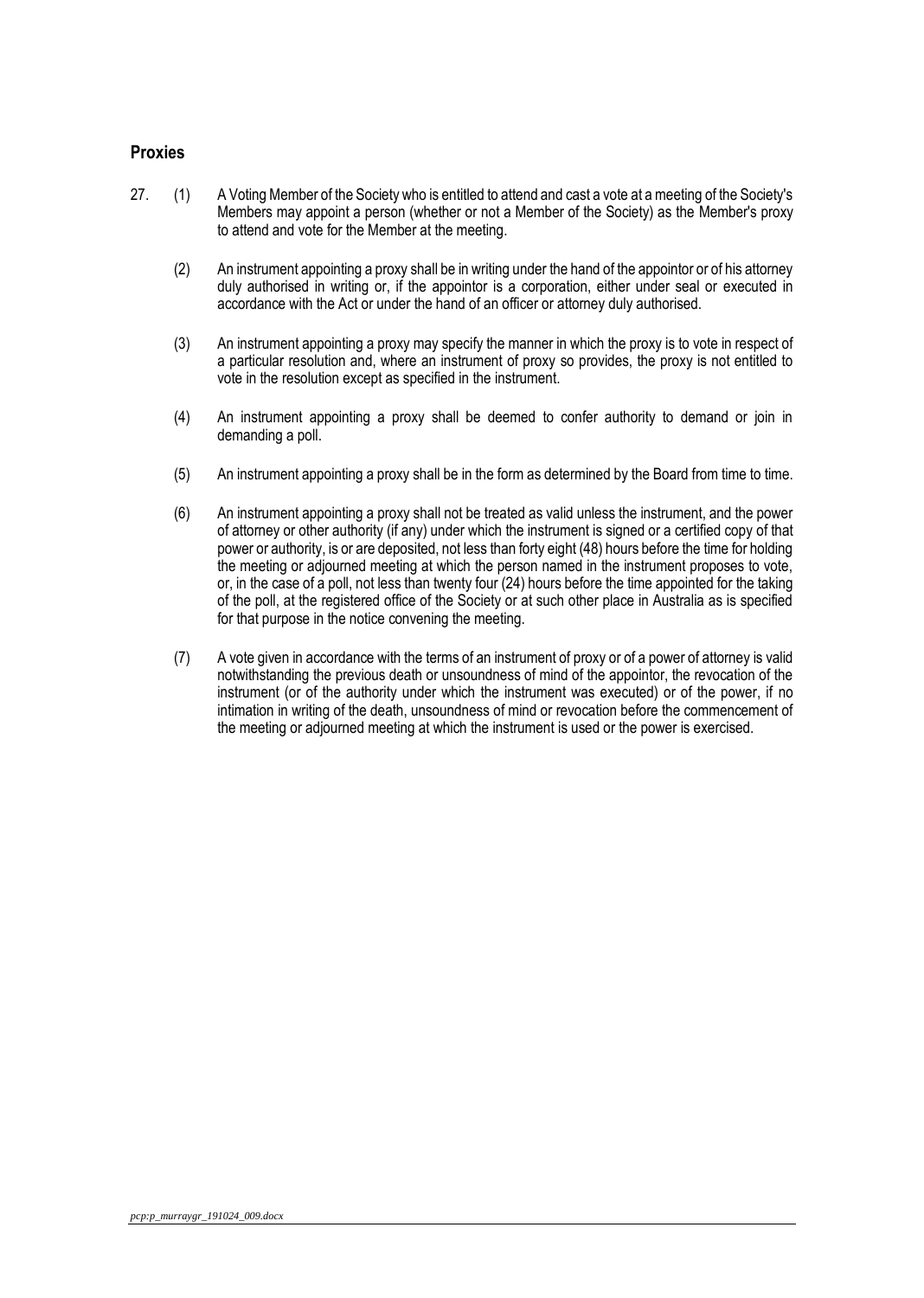# **DIRECTORS**

### <span id="page-19-0"></span>**Composition of the Board**

- 28. (1) The Board of Directors shall consist of the following persons:
	- (a) six (6) Zone Directors; and
	- (b) not more than two (2) other persons as may from year to year be appointed by the Board provided that any person so appointed shall only hold office until the end of the next Annual General Meeting following their appointment.

### <span id="page-19-1"></span>**Qualification and Election of Directors**

- 29. (1) Subject to this Constitution, the qualification and manner of election and appointment of each Director shall be determined by the Board from time to time. Matters to be determined by the Board shall include, but are not limited to:—
	- (a) the eligibility of candidates;
	- (b) the nomination of candidates;
	- (c) the manner in which Members residing in a particular Zone will elect a Director to represent that Zone;
	- (d) the provision of information to Members concerning candidates;
	- (e) methods of voting;
	- (f) the form and content of candidate nomination, ballot papers and election forms;
	- (g) the validation and counting of votes; and
	- (h) the appointment and duties of the Returning Officer and any scrutineers.
- 30. Notwithstanding the generality of Article 29:—
	- (1) every person offering himself for election as a Director and every person who holds office as a Director must be a Financial Member and either a Full Member, a Life Member or an Honorary Life Member of the Society or, where such members are Business Associations or a Government instrumentality, a Members Nominee, by way of qualification.
	- (2) a Director shall be elected by postal ballot conducted in accordance with Appendix 4 and his election shall be announced at the Annual General Meeting and shall commence to hold office from the conclusion of the Annual General Meeting at which his election is announced.

### <span id="page-19-2"></span>**Term of Office**

- 31. Subject to the Act and any other provisions of this Constitution, a Director's term of office:
	- (1) starts at the end of the Annual General meeting at which the Director's election is announced; and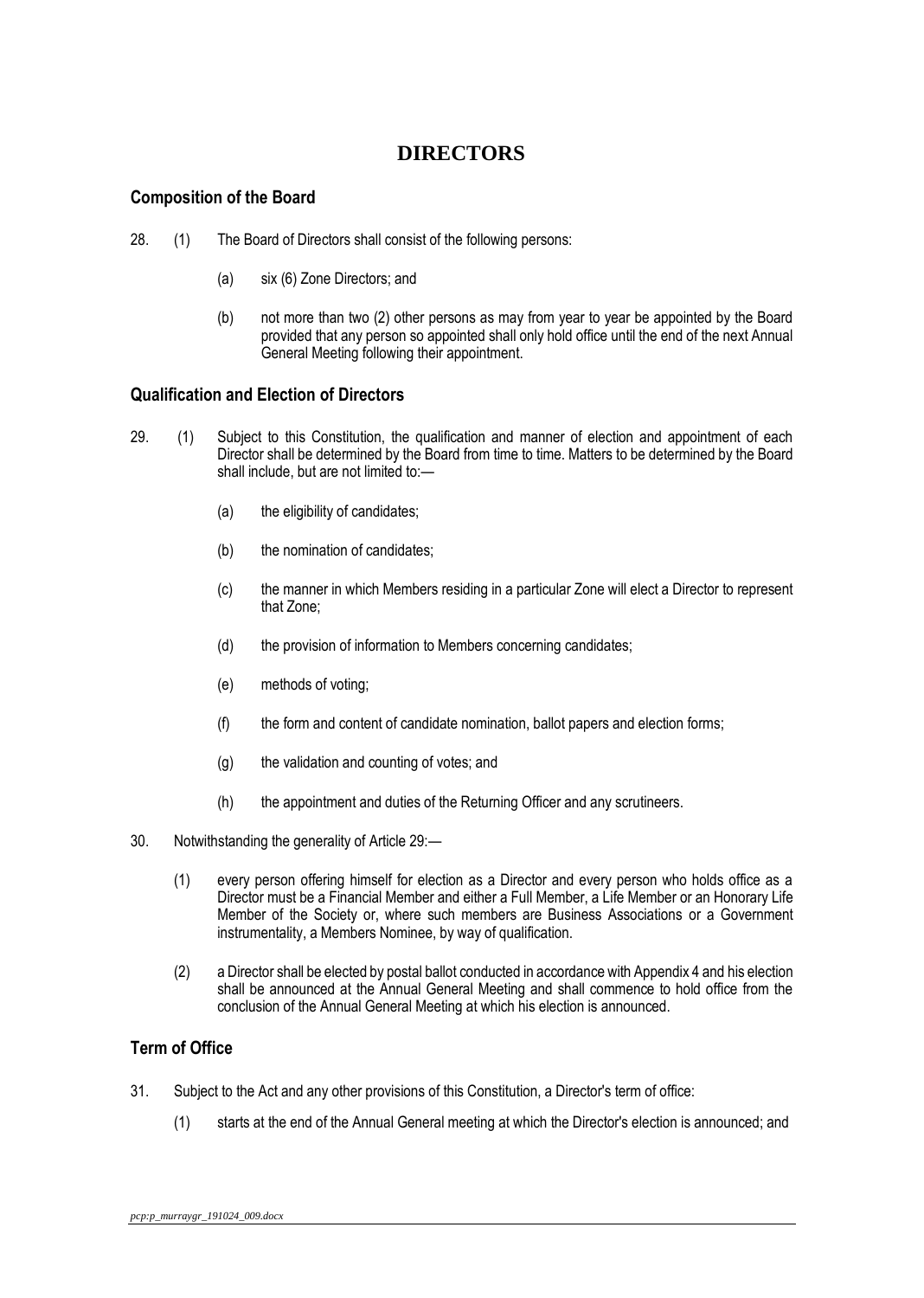(2) ends at the end of the third Annual General Meeting after the Annual General Meeting at which the Director's election is announced.

### <span id="page-20-0"></span>**Casual Vacancies**

- 32. (1) The Board may appoint a person to be a Director if a Director's office becomes vacant other than because the Director's term of office has ended.
	- (2) The Board may only appoint a person who is eligible to be a Director under Article 30.
	- (3) The term of office for a director appointed to fill a vacancy in paragraph (1) ends at the end of the next Annual General Meeting after the Director's appointment.
	- (4) Where a casual vacancy is to be filled in respect of a Zone Director, the Board shall use its best endeavours to fill that vacancy by appointing a person from the Zone in which the vacancy has arisen.
	- (5) Prior to the next Annual General Meeting immediately following a Director's office becoming vacant other than because the Director's term of office has ended: -
		- (a) an election by postal ballot will be conducted in accordance with Appendix 4 to fill the vacant office;
		- (b) a Director so elected to fill a vacant office shall commence to hold office from the conclusion of the Annual General Meeting at which the Director's election is announced until the time when the vacant office which the Director has filled would have ended had it not become vacant.

### <span id="page-20-1"></span>**Removal of a Director**

33. Voting Members entitled to vote may at any time and from time to time in accordance with section 203D of the Act remove any Director.

### <span id="page-20-2"></span>**Loss of Office as a Director**

- 34. In addition to the circumstances in which the office of a Director becomes vacant by virtue of the Act, the office of a Director becomes vacant if the Director:—
	- (1) dies or becomes of unsound mind or a person whose person or estate is liable to be dealt with in any way under the law relating to mental health;
	- (2) resigns from office by notice in writing to the Society;
	- (3) is absent without the consent of the Directors from two (2) consecutive meetings of the Directors;
	- (4) without the consent of the Society in general meeting holds any other office of profit under the Society;
	- (5) is directly or indirectly interested in any contract or proposed contract with the Society and fails to declare the nature of that interest as required by Article 45;
	- (6) is expelled or suspended as a Member pursuant to this Constitution, or otherwise ceases to be a Financial Member of the Society.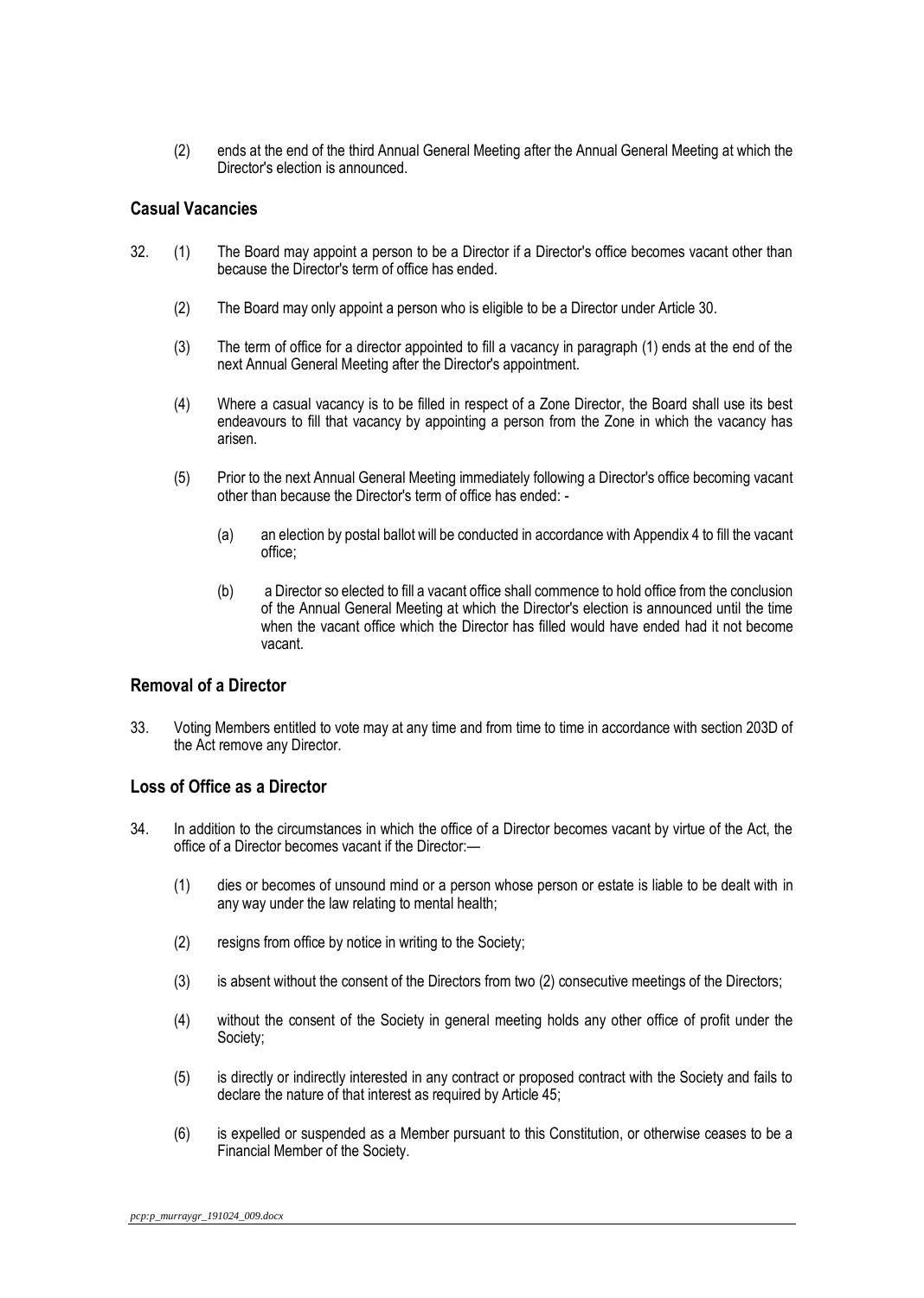### <span id="page-21-0"></span>**Defects in Appointment of Directors**

35. All acts done by any meeting of the Directors or of a committee of Directors or by any person acting as a Director are, notwithstanding that it is afterwards discovered that there was some defect in the appointment of a person to be a Director or a Member of the committee, or to act as, a Director, or that a person so appointed was disqualified, as valid as if the person had been duly appointed and was qualified to be a Director or to be a Member of the committee.

### <span id="page-21-1"></span>**Remuneration of Directors**

- 36. The Directors shall not be paid by way of remuneration for their services provided that:—
	- (1) reimbursement of out-of-pocket expenses incurred in carrying out the duties of a Director shall be paid where the payment does not exceed the amount previously approved by the Board; or
	- (2) payment for any service rendered to the Society in a professional or technical capacity shall be made where the provision of that service has the prior approval of the Board and the amount payable is approved by a resolution of the Board and is on reasonable commercial terms; or
	- (3) payment is as an employee of the Society where the terms of employment have been approved by resolution of the Board

### <span id="page-21-2"></span>**Powers and Duties of Directors**

- 37. (1) Subject to the Act and to any other provision of this Constitution, the business of the Society shall be managed by the Directors, who may pay all expenses incurred in promoting and forming the Society, and may exercise all such powers of the Society as are not, by the Act or by this Constitution, required to be exercised by the Society in a meeting of the Society's Members.
	- (2) Without limiting the generality of Article 37(1), the Directors may exercise all the powers of the Society to borrow money, to charge any property or business of the Society and to issue debentures or give any other security for a debt, liability or obligation of the Society or of any other person.
	- (3) Any proposal by the Board to sell or dispose of the Society's main undertaking shall be subject to ratification by the Society in general meeting.
	- (4) The Board may delegate any of its powers to any committee or any other person or persons. The Board may permit the delegate to sub-delegate any powers delegated to them.
	- (5) The Board must establish policies for the guidance of delegates in the exercise of any powers so delegated.

### <span id="page-21-3"></span>**Appointment of Attorney**

- 38. (1) The Directors may, by power of attorney, appoint any person or persons (either by name or by reference to position or office held) to be the attorney or attorneys of the Society for such purposes, with such powers, authorities and discretions (being powers, authorities and discretions vested in or exercisable by the Directors), for such period and subject to such conditions as they think fit.
	- (2) Any such power of attorney may contain such provisions for the protection and convenience of persons dealing with the attorney as the Directors think fit and may also authorise the attorney to delegate all or any of the powers, authorities and discretions vested in him.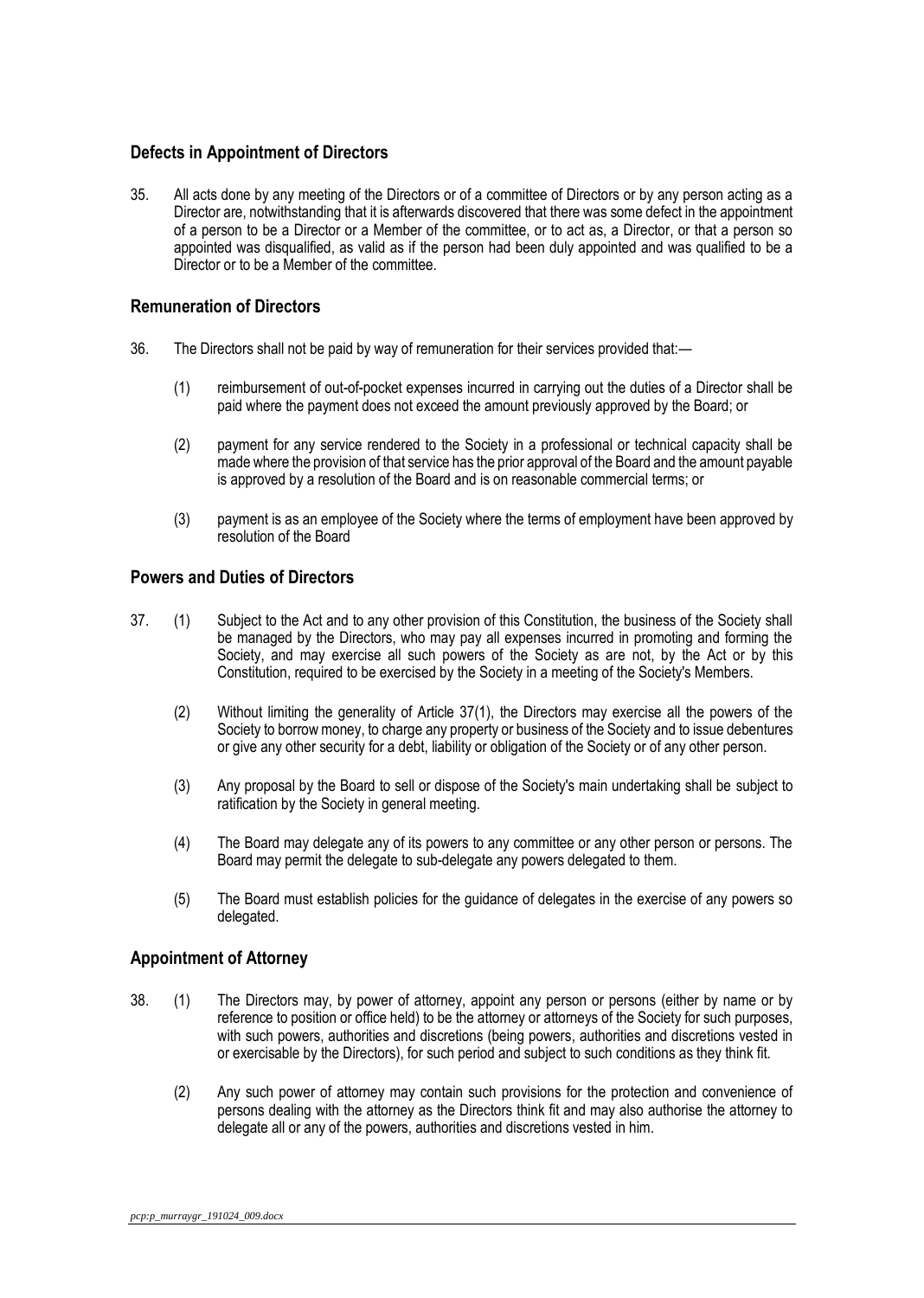### <span id="page-22-0"></span>**Negotiable Instruments**

39. All cheques, promissory notes, bankers drafts, bills of exchange and other negotiable instruments, and all receipts for money paid to the Society, shall be signed, drawn, accepted, endorsed or otherwise executed, as the case may be in such manner as the Directors determine from time to time.

# **MEETINGS OF DIRECTORS**

### <span id="page-22-1"></span>**Minimum Number of Meetings**

- 40. (1) The Board of Directors must meet at least three (3) times each year.
	- (2) In observing the statutory and common law duties imposed on Directors, the Board shall meet as often as is necessary to adequately discharge such duties.
	- (3) A meeting of the Directors may be called or held using any technology consented to by all the directors. The consent may be a standing one. A director may only withdraw their consent within a reasonable period before the meeting.

### <span id="page-22-2"></span>**Convening Meetings of Directors**

41. The Board may at any time, and the Secretary shall on the requisition of a Director, convene a meeting of the Directors.

### <span id="page-22-3"></span>**Quorum for Directors' Meetings**

42. At a meeting of the Directors, the number of Directors whose presence is necessary to constitute a quorum is that number of Directors which is equivalent to at least half of the number of Directors appointed to and holding office at the time, provided that each such person is a Director and is entitled under the Act to vote on a motion that may be moved at that meeting.

### <span id="page-22-4"></span>**Chairman**

- 43. (1) The President of the Society shall act as Chairman and the Vice-President shall act as Deputy Chairman of any Board meetings during the currency of their tenure in such office.
	- (2) Where a meeting of the Directors is held and the President is not present within ten (10) minutes after the time appointed for the holding of the meeting or is unwilling to act for all or part of the meeting, then the Vice-President shall act as Chairman of the meeting.
	- (3) Where a meeting of the Directors is held and neither the President nor the Vice-President is present within ten (10) minutes after the time appointed for the holding of the meeting or neither is willing to act for all or part of the meeting, then the Directors present shall elect one of their number to be Chairman of such meeting or part of it.

### <span id="page-22-5"></span>**Voting At Directors' Meetings**

44. (1) Subject to this Constitution, questions arising at a meeting of Directors shall be decided by a majority of votes of Directors present and voting and any such decision shall for all purposes be deemed a decision of the Directors.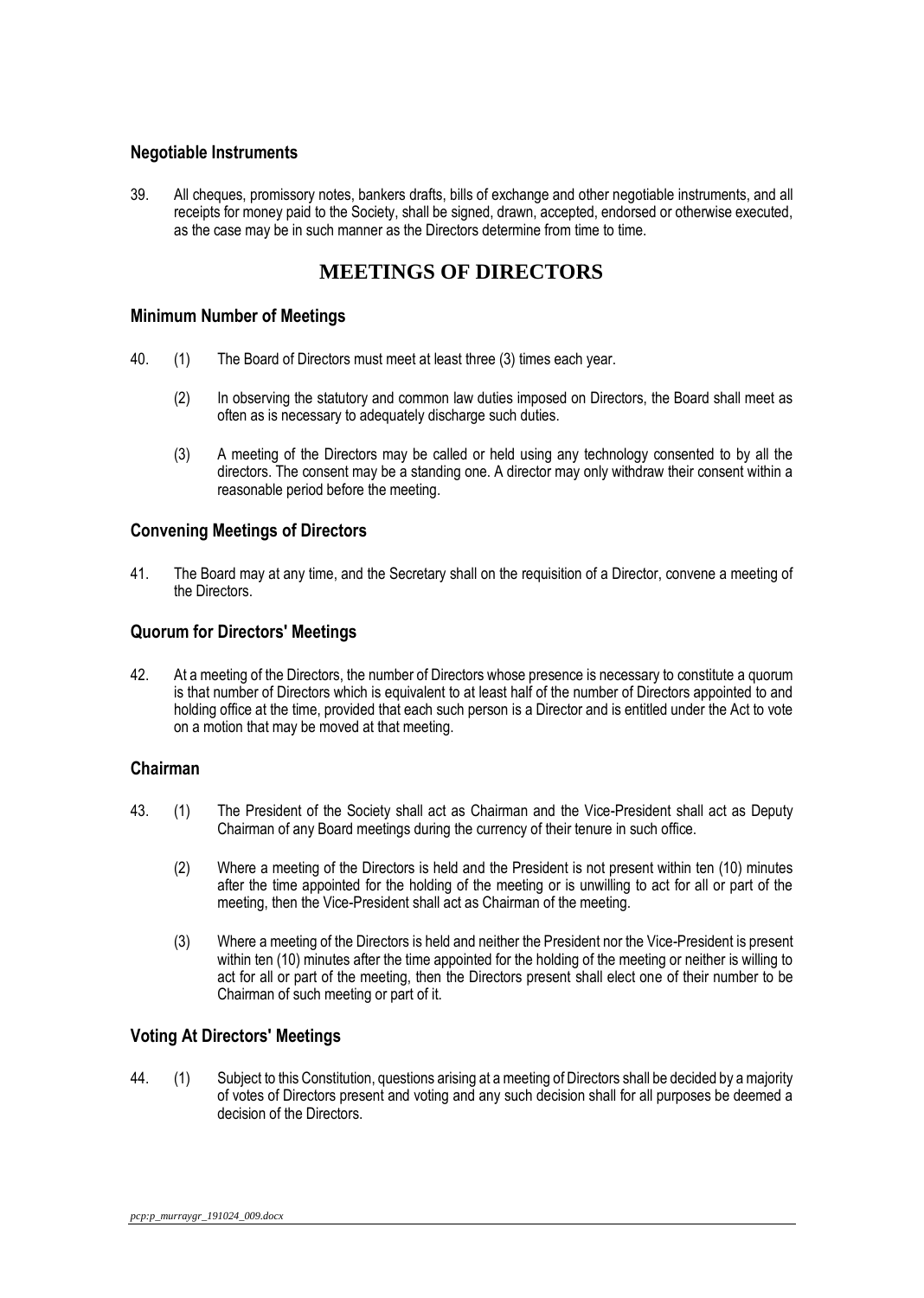(2) In a case of an equality of votes, the Chairman of the meeting shall have a casting vote in addition to any vote the Chairman may have in his capacity as a Director.

### <span id="page-23-0"></span>**Directors' Conflicts of Interest**

- 45. (1) Subject to the Act, no Director shall be disqualified by his office from contracting or entering into any arrangement with the Society either as vendor, purchaser, or otherwise, nor shall any such contract or arrangement or any contract or arrangement entered into by or on behalf of the Society in which any Director shall be in any way interested be avoided, nor shall any Director so contracting or being so interested be liable to account to the Society for any profit realised by any such contract or agreement, by reason of such Director holding that office or of the fiduciary relation thereby established, but every Director shall observe the provisions of Section 191 of the Act relating to the disclosure of the interest of Directors in contracts or proposed contracts with the Society or of any office or property held by Directors which might create duties or interests in conflict with their duties or interests as Directors as if the Society were a proprietary Society.
	- (2) Subject to the Act, a Director shall not vote in respect of any contract or arrangement in which such Director is interested in the manner described in Article 45(1) nor be present at a meeting whilst the contract or arrangement is being considered at that meeting.
	- (3) A Director who is interested in any contract or arrangement as aforesaid may notwithstanding such interest attest the affixing of the Seal of the Society to any document evidencing or otherwise connected with such contract or arrangement.

### <span id="page-23-1"></span>**Circulating Resolutions**

- 46. (1) The Board may pass a resolution without a Board meeting if a majority of the Directors entitled to vote on the resolution sign a document containing a statement that they are in favour of the resolution set out in the document,
	- (2) Separate copies of a document may be used for signing by different Directors if the wording of the resolution and statement is identical in each copy.

# **THE EXECUTIVE**

### <span id="page-23-2"></span>**Composition of the Executive**

- 47. The Executive of the Society shall be comprised of:—
	- (1) the President;
	- (2) the Vice-President;
	- (3) the Treasurer;
	- (4) the Immediate Past President provided that he consents and continues to hold the office of Director, or
	- (5) up to two (2) other persons.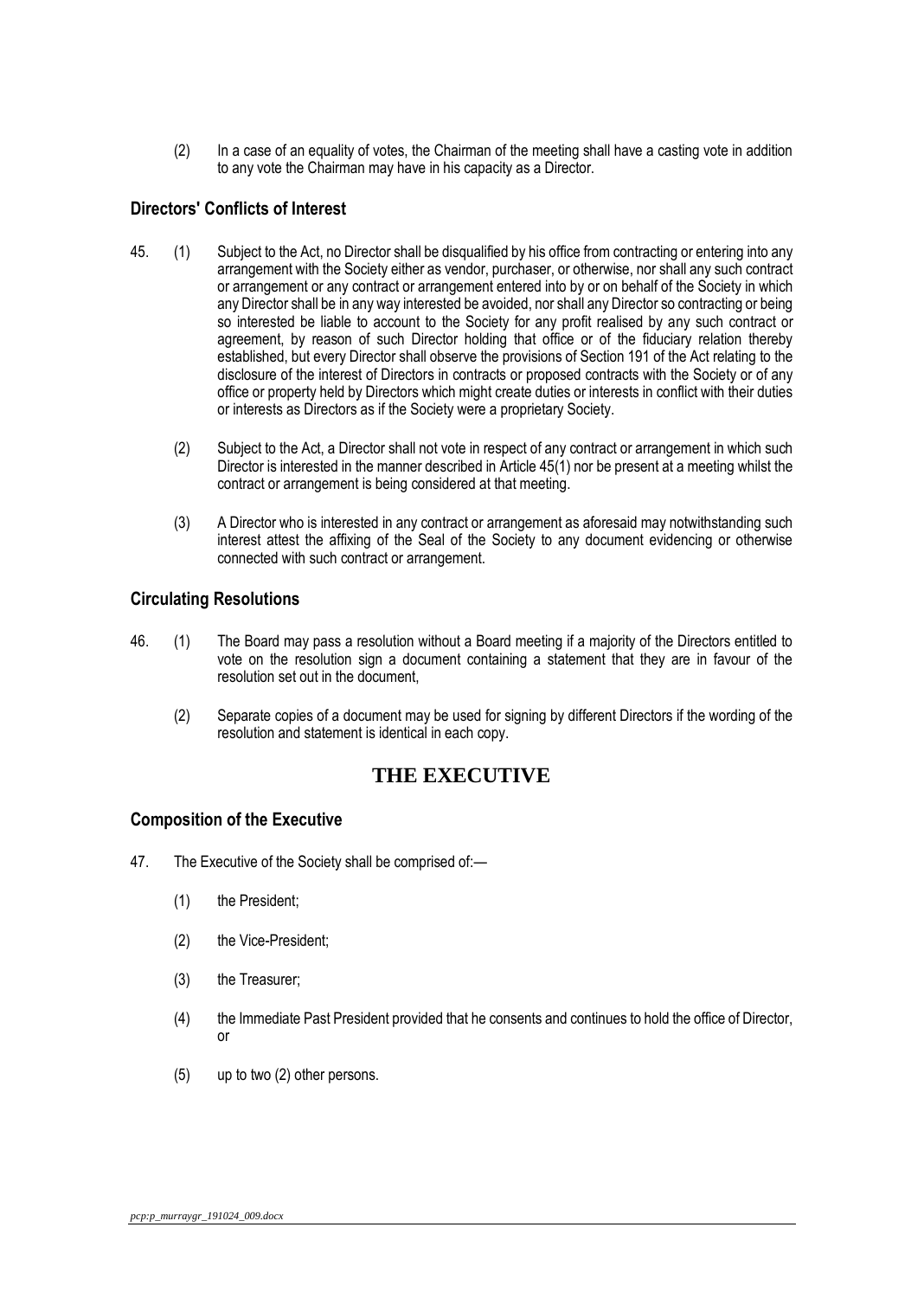### <span id="page-24-0"></span>**Appointment and Tenure of Executive**

- 48. (1) At the first Board meeting after each Annual General Meeting, the Directors shall elect one of their number to the office of President of the Society and another of their number to the office of Vice-President of the Society.
	- (2) From time to time the Executive may appoint up to a further two (2) persons, who may or may not be Directors, subject to Board approval.
	- (3) Each member of the Executive shall hold office until the first Board meeting after the next Annual General Meeting following their appointment, (or, where a member is a Director when that member ceases to hold office as a Director if that first occurs) after which time they will then retire but will be eligible for re—election. No Director may hold the office of President for more than four consecutive terms.

### <span id="page-24-1"></span>**Delegation of Powers from Board**

49. During intervals between Board meetings, the Executive shall exercise such of the functions, powers and discretions of the Board as may be delegated to it from time to time by the Board, and shall meet at least five (5) times in each calendar year.

### <span id="page-24-2"></span>**Restricted Powers of Executive**

- 50. (1) Notwithstanding Article 49, the Executive shall not be empowered to exercise the functions, powers and discretions of the Board in the following matters:—
	- (a) the formulation, amendment or approval of any rules or regulations of the Society and the Zones;
	- (b) the prescription of the breed type and characteristics of Murray Grey cattle required for the registration in the Herd Book;
	- (c) any expenditure exceeding that amount prescribed by the Board in any particular respect;
	- (d) any matters pertaining to the appointment of Directors to the Board.

### <span id="page-24-3"></span>**Executive to Report to Board**

51. The Executive shall make a full report to each Board meeting in respect of all acts and decisions done or executed by the Executive since the last meeting of the Board.

### <span id="page-24-4"></span>**Committees Appointed by the Executive**

- 52. (1) The Executive may delegate any of its powers to a committee or committees consisting of such of their number as the Executive thinks fit.
	- (2) A committee to which any powers have been so delegated shall exercise the powers delegated in accordance with any directions of the Executive and a power so exercised shall be deemed to have been exercised by the Executive.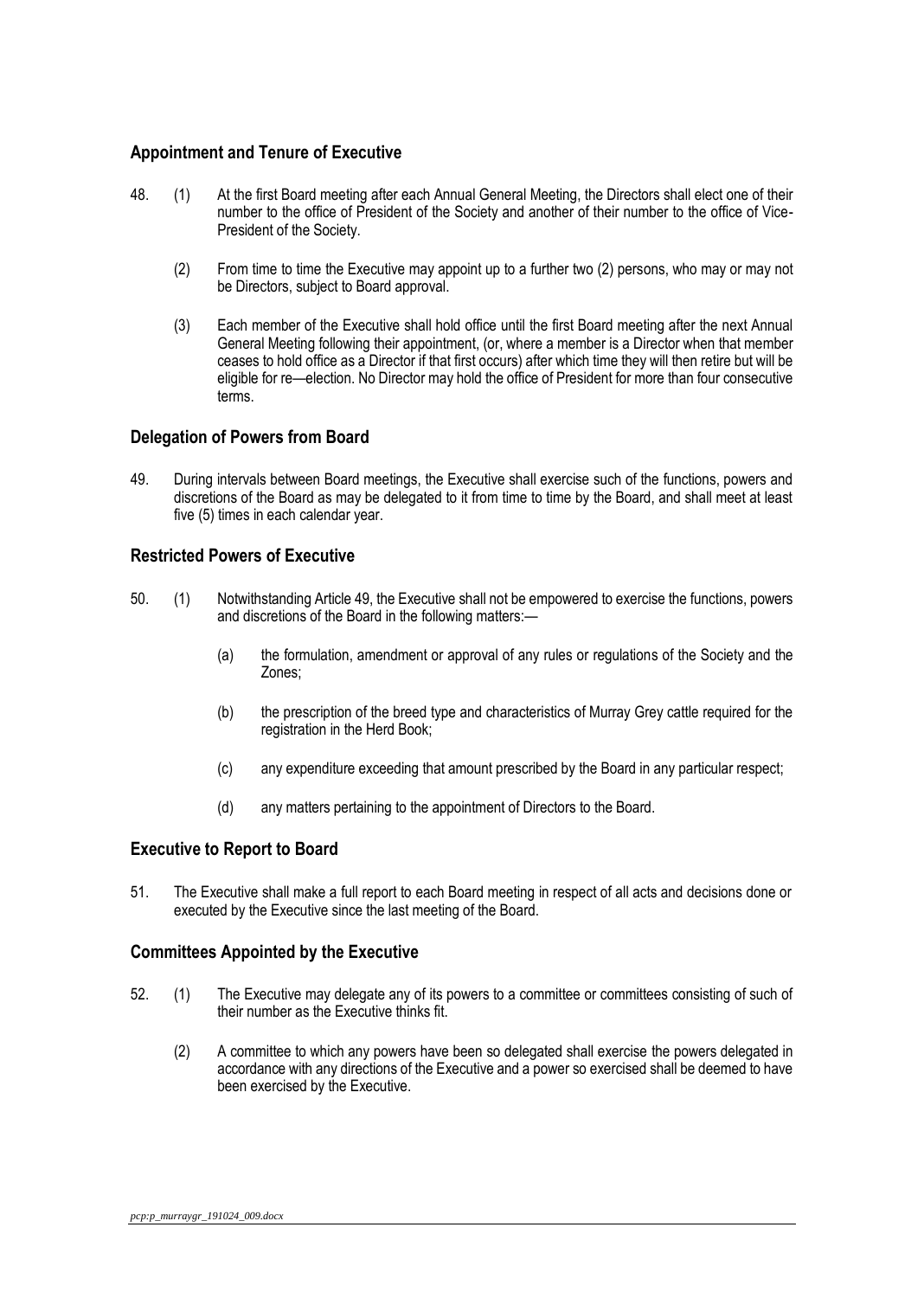- (3) The members of a committee may elect one of their number as Chairman of their meetings.
- (4) Where such a meeting is held and:—
	- (a) a Chairman has not been elected as provided by Article 52(3); or
	- (b) the person so elected is not present within ten (10) minutes after the time appointed for the holding of the meeting or is unwilling to act for all or part of the meeting,

the Members present shall elect one of their number to be Chairman of the meeting or part of it.

- (5) A committee may meet and adjourn as it thinks proper.
- (6) Questions arising at a meeting of a committee shall be determined by a majority of votes of its members present and voting.
- (7) In the case of an equality of votes, the Chairman shall not have a casting vote in addition to any vote the Chairman may have in his capacity as a member of that committee.

# **APPOINTED OFFICERS**

### <span id="page-25-0"></span>**Secretary**

- 53. (1) The Board must appoint a person to the office of Secretary of the Society upon such terms and for such period and salary as the Board from time to time determine.
	- (2) The person holding office as Secretary need not be a Member nor the corporate representative of a Corporate Member of the Society.
	- (3) The Secretary shall be subject to the directions of the Board and shall be responsible to carry out such functions and duties as the Board may determine from time to time and such duties as are imposed on a Secretary pursuant to the Act.
	- (4) The Secretary shall be entitled to receive notice of, to attend and speak at all meetings of the Members and of the Directors but shall have no right to vote at any such meeting unless the Secretary is:—
		- (a) in the case of a meeting of the Members a Voting Member; or
		- (b) in the case of a Board meeting a Director.

#### <span id="page-25-1"></span>**Treasurer**

- 54. (1) The Board may appoint a person to the office of Treasurer of the Society upon such terms and for such period and salary as the Board from time to time determine,
	- (2) The person holding office as Treasurer need not be a Member nor the corporate representative of a Corporate Member of the Society.
	- (3) The Treasurer shall be subject to the directions of the Board and shall be responsible to carry out such functions and duties as the Board may determine from time to time.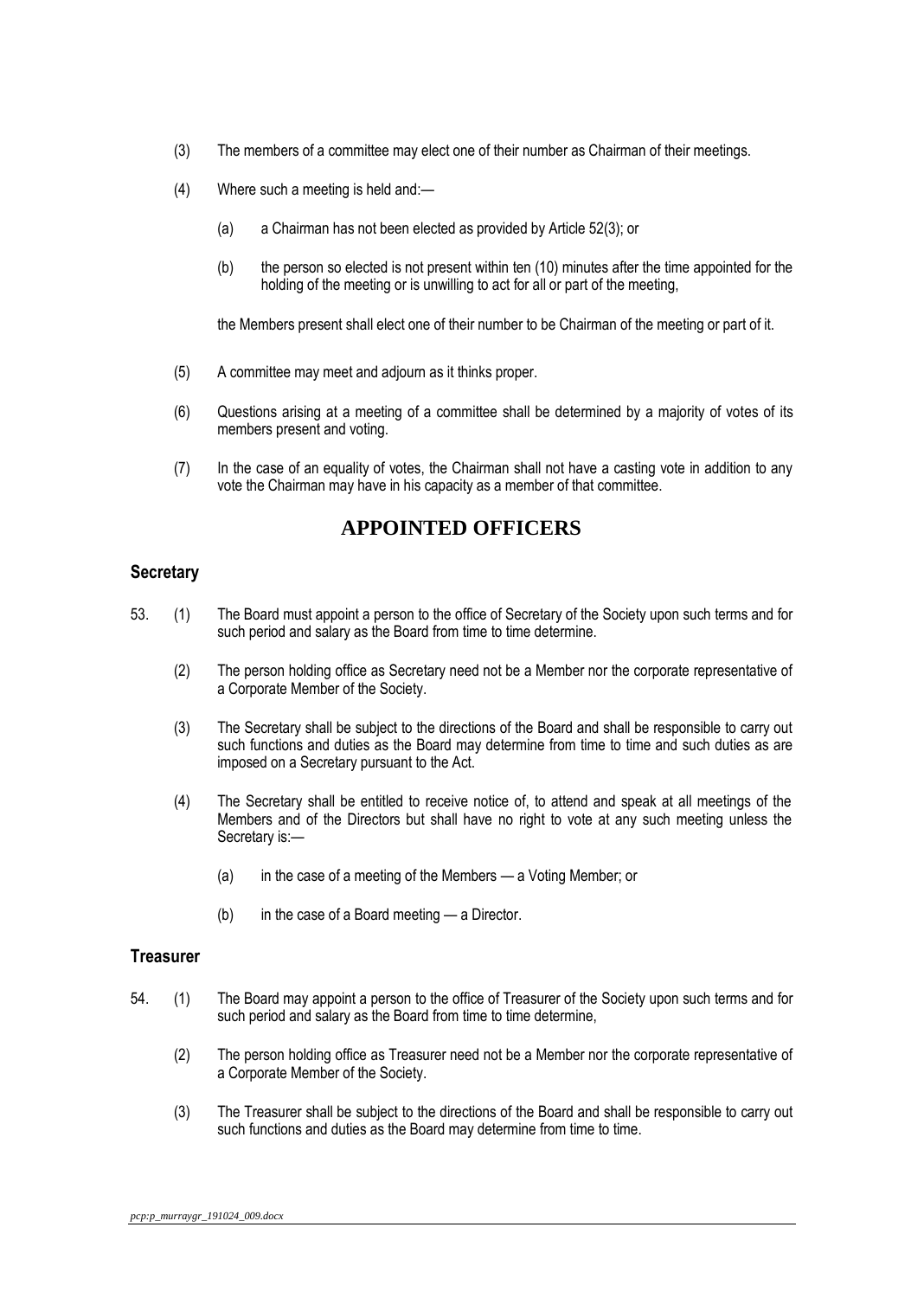- (4) The Treasurer shall be entitled to receive notice of, to attend and speak at all meetings of the Members and of the Directors but shall have no right to vote at any such meeting unless the Treasurer is:—
	- (a) in the case of a meeting of the Members —a Voting Member; or
	- (b) in the case of a Board meeting a Director.

### **OTHER ROLES**

### <span id="page-26-0"></span>**Patron and Vice—Patron**

55. The Board may from time to time appoint a suitable person to the role of Patron or Vice—Patron of the Society. The role of Patron or Vice—Patron shall not be held to fall within the definition of an Officer as defined in section 9 of the Act.

# **INDEMNIFICATION AND INSURANCE OF OFFICERS**

### <span id="page-26-1"></span>**Indemnification of Officers**

- 56. To the extent permitted by the Act:-
	- (1) the Society indemnifies every person who is or has been an Officer of the Society or of a whollyowned subsidiary of the Society against any liability for costs and expenses incurred by that person in defending any proceedings in which judgement is given in that person's favour, or in which the person is acquitted, or in connection with an application in relation to any proceedings in which the Court grants relief to the person under the Act; and
	- (2) the Society indemnifies every person who is or has been an Officer of the Society or of a whollyowned subsidiary of the Society against any liability incurred by the person, as an Officer of the Society or of a wholly-owned subsidiary of the Society, to another person (other than the Society or a related body corporate of the Society) unless the liability arises out of conduct involving a lack of good faith.

### <span id="page-26-2"></span>**Insurance for Officers**

- 57. The Society may pay, or agree to pay, a premium in respect of a contract insuring a person who is or has been an Officer of the Society or of a subsidiary of the Society against a liability:-
	- (1) incurred by the person in his capacity as an Officer of the Society or a subsidiary of the Society or in the course of acting in connection with the affairs of the Society or a subsidiary of the Society or otherwise arising out of the Officers holding such office PROVIDED THAT the liability does not arise out of conduct involving a wilful breach of duty in relation to the Society or a subsidiary of the Society or a contravention of sections 182 or 183 of the Act; or
	- (2) for costs and expenses incurred by that person in defending proceedings, whatever their outcome,

### <span id="page-26-3"></span>**Further Definitions**

58. In Articles 56 and 57:-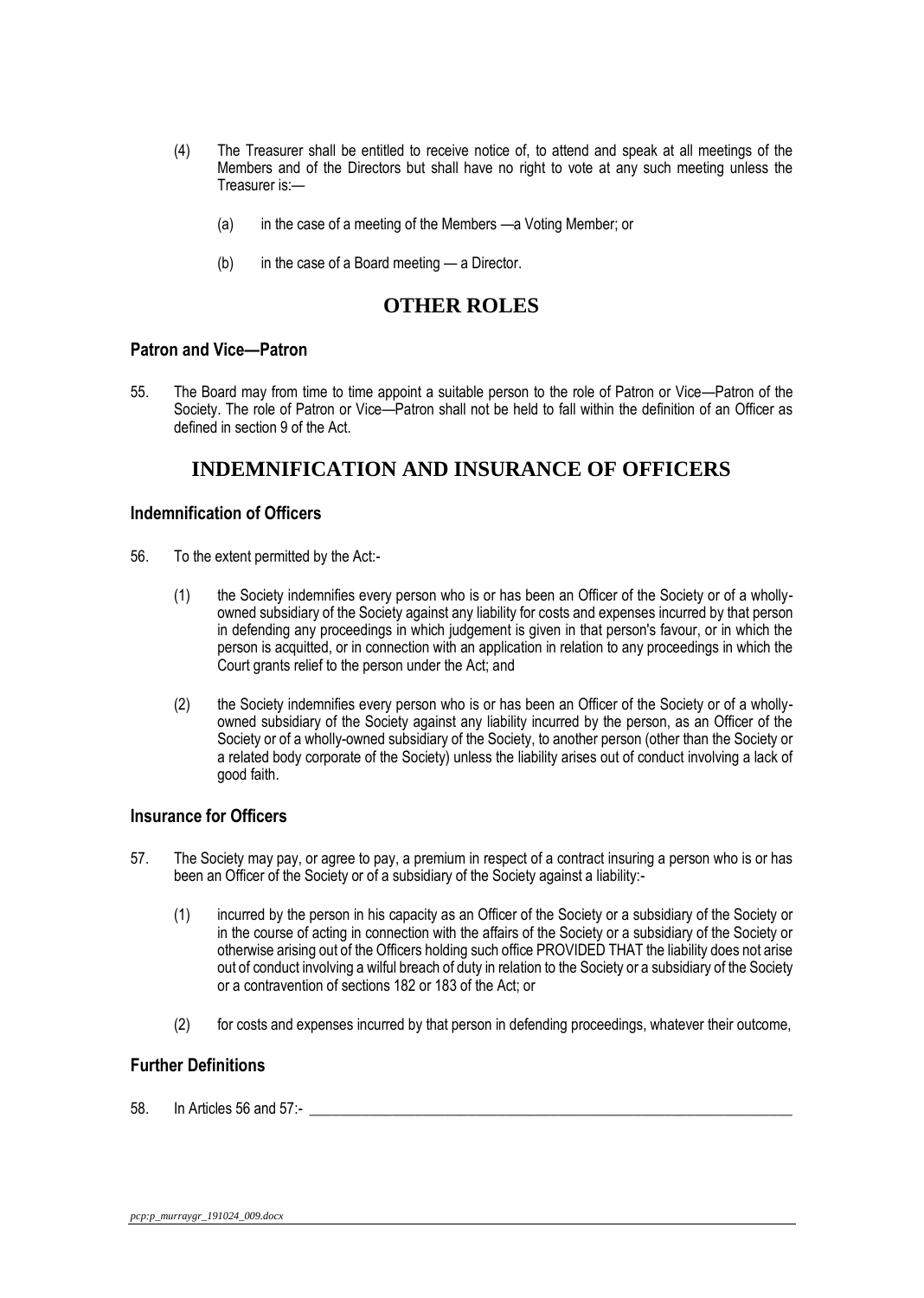- (1) the term "proceedings" means any proceedings, whether civil or criminal, being proceedings in which it is alleged that the person has done or omitted to do some act, matter or thing in his capacity as such an Officer or in the course of acting in connection with the affairs of the Society or a whollyowned subsidiary (in Article 56) or subsidiary (in Article\_57) of the Society or otherwise arising out of the Officer's holding such office (including proceedings alleging that he was guilty of negligence, default, breach of trust or breach of duty in relation to the Society or a wholly-owned subsidiary (in Article 56) or subsidiary (in Article 57) of the Society); and
- (2) the term "Officer' as the meaning given to that term in section 9 of the Act.

# **ADMINISTRATION**

### <span id="page-27-0"></span>**Minutes**

- 59. (1) The Directors will cause minutes to be drawn up of:
	- (a) all proceedings and resolutions of meetings of the Society's Members;
	- (b) all proceedings and resolutions of meetings of the Directors, including meetings of a committee of Directors;
	- (c) resolutions passed by Directors without a meeting,

to be duly entered into the books kept for that purpose in accordance with the Act.

- (2) A minute recorded and signed in accordance with the Act is evidence of the proceeding, resolution or declaration to which it relates, unless the contrary is proved.
- (3) Books containing the minutes of the meetings of the Society's Members will be open for inspection by any Member free of charge.

### <span id="page-27-1"></span>**Herd Book**

- 60. (1) The Board shall keep or cause to be kept a Herd Book containing details of animals owned by Full Members, Life Members or Junior Members and registered with the Society.
	- (2) The Board may from time to time make regulations governing:—
		- (a) the maintenance of the Herd Book;
		- (b) the information to be recorded in the Herd Book; and
		- (c) the eligibility of animals for registration and entry in the Herd Book.

### <span id="page-27-2"></span>**Inspection of Records**

61. Subject to the Act, the Directors shall determine whether and to what extent, and at what time and places and under what conditions, the accounting records and other documents of the Society or any of them will be open to the inspection of Members other than Directors, and a Member other than a Director does not have the right to inspect any document of the Society except as provided by law or authorised by the Directors or by the Society in meeting of the Society's Members.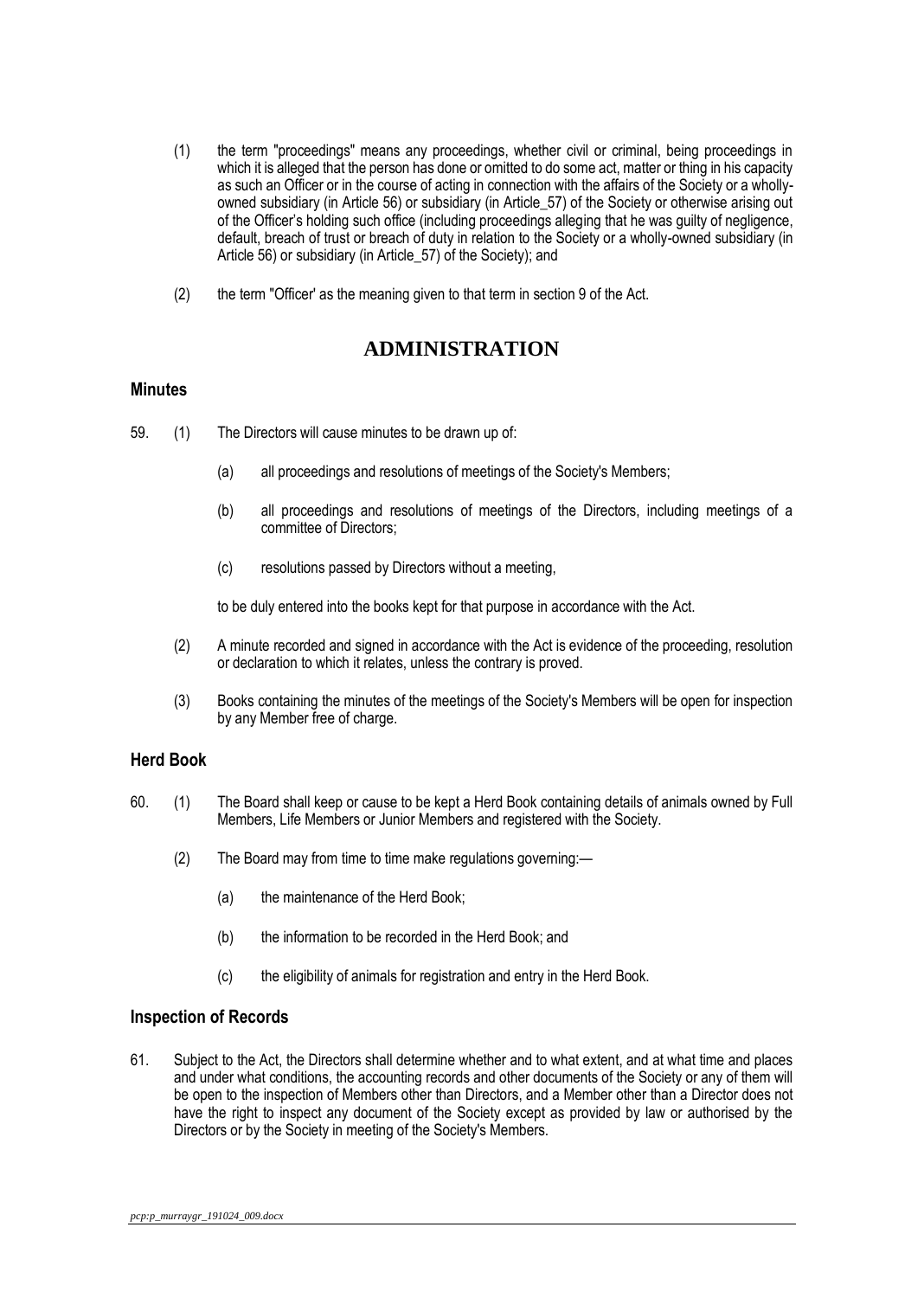### <span id="page-28-0"></span>**Execution of Documents**

- 62. (1) The Society may have a Seal, known as the common seal, on which its name, its Australian Society Number and the words "Common Seal" are engraved.
	- (2) If the Society has a seal the Directors shall provide for the safe custody of the Seal.
	- (3) The Seal shall be used only by the authority of the Directors, or of a committee of the Directors authorised by the Directors to authorise the use of the Seal.
	- (4) The Society may execute a document by affixing the Seal to the document where the fixing of the Seal is witnessed by two (2) persons who are:—
		- (a) Directors; or
		- (b) the Secretary.

The signature of such persons may be affixed to the document by manual, autographic or mechanical means.

- (5) The Society may execute a document without using a seal if the document is signed by two (2) persons who are:—
	- (a) Directors; or
	- (b) the Secretary.
- (6) A facsimile signature may not be affixed to a document unless the auditors, internal auditors or bankers of the Society have reported to the Board in writing that the document may be sealed in that manner.

### <span id="page-28-1"></span>**By-Laws, Regulations and Rules**

- 63. (1) The Board has power to make By—Laws, Regulations and Rules concerning any matter which the Board believes suitable for including in such documents.
	- (2) The By—Laws, Regulations and Rules (if any) shall be made available to all:—
		- (a) Members;
		- (b) Applicants;
		- (c) Directors;
		- (d) the Secretary,
		- (e) members of the Executive.

### <span id="page-28-2"></span>**Alteration of Constitution**

64. The Society may only alter this Constitution by special resolution passed at a properly convened general meeting of the Members.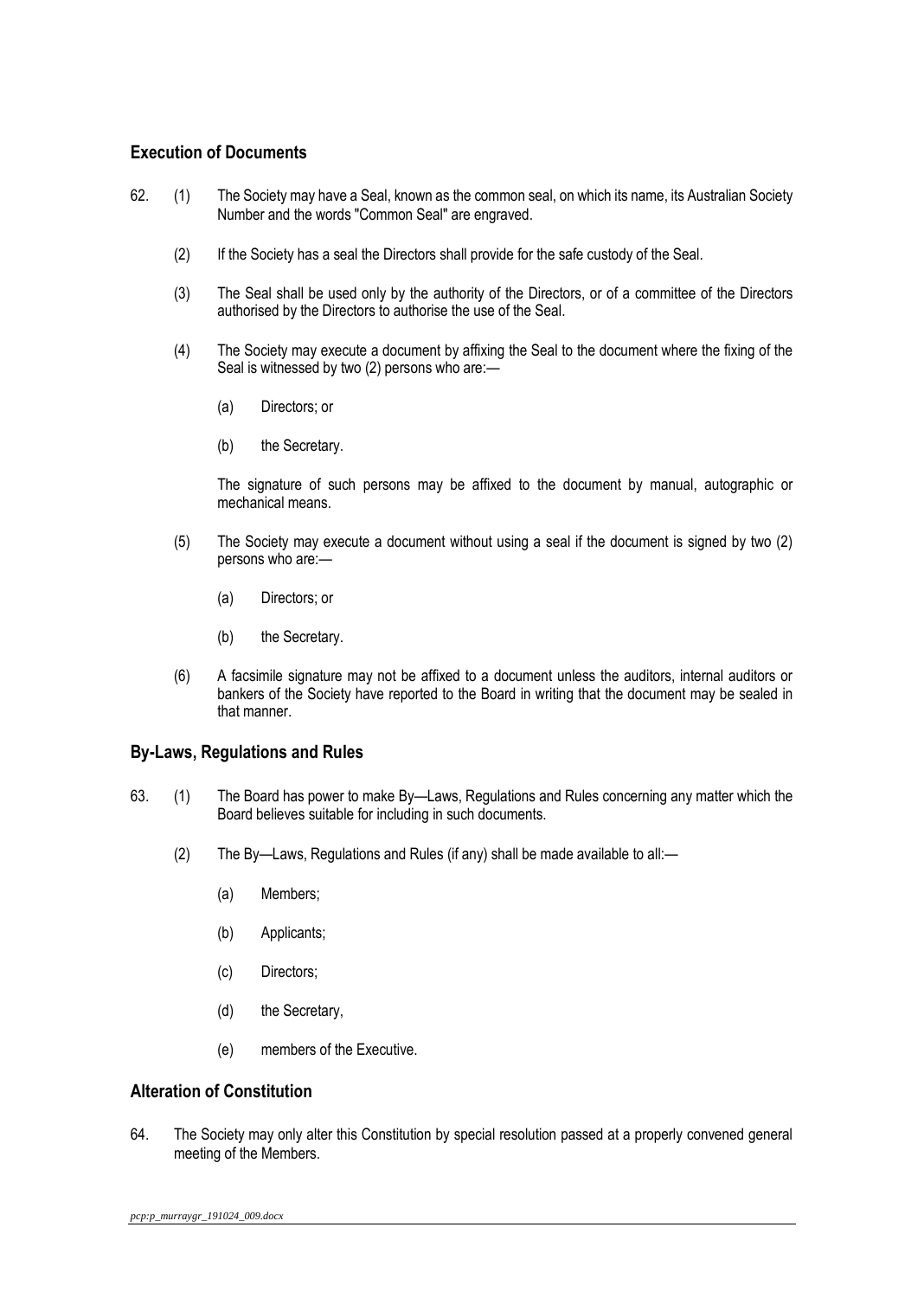### <span id="page-29-0"></span>**Notices**

65. (1) A notice may be given by the Society to any Member either:

- (a) by serving it on him personally;
- (b) by sending it by post, facsimile transmission or electronic transmission to him at his address as shown in the Register or to the Service Address supplied by him to the Society for the giving of notices to him.
- (2) Where a notice is sent by:—
	- (a) post, service of the notice shall be deemed to be effective by properly addressing, prepaying and posting a letter containing the notice, and to have been effected, in the case of a notice to a Member, on the day after the date of its posting and, in any other case, at the time at which the letter would be delivered in the ordinary course of post.
	- (b) by facsimile transmission, service of the notice shall be deemed to be effected within twenty four (24) hours of the transmission, unless the Society receives notification that the transmission was not successful.
	- (c) by electronic transmission, service of the notice shall be deemed to be effected within twenty four (24) hours of the transmission, unless the Society receives notification that the transmission was not successful.
- (3) A notice may be given by the Society to joint Members by giving the notice to the joint Member first named in the register of Members.

# **FINANCIAL MATTERS**

### <span id="page-29-1"></span>**Application of Income and Property**

- 66. (1) The income and property of the Society however derived will be applied solely towards the promotion of the objects of the Society as set out in this Constitution, and no portion of the income or the property of the Society will be paid or transferred directly or indirectly by way of dividend, bonus or otherwise by way of profit to Members of the Society.
	- (2) Nothing in this Constitution shall prevent the payment in good faith:
		- (a) of out of pocket expenses incurred by a director in the performance of any duty as Director of the Society where the amount payable is approved by the Directors of the Society.
		- (b) for any service rendered to the Society by a director in a professional or technical capacity, other than in the capacity as a director, where the provision of the service has the prior approval of the directors of the Society and where the amount payable is approved by the directors of the Society and is not more than an amount which commercially would be reasonable payment for the service; or
		- (c) of any salary or wage due to the director as an employee of the Society where the terms of employment have been approved by the directors of the Society.
		- (d) payment of insurance premiums to the extent permitted by law; and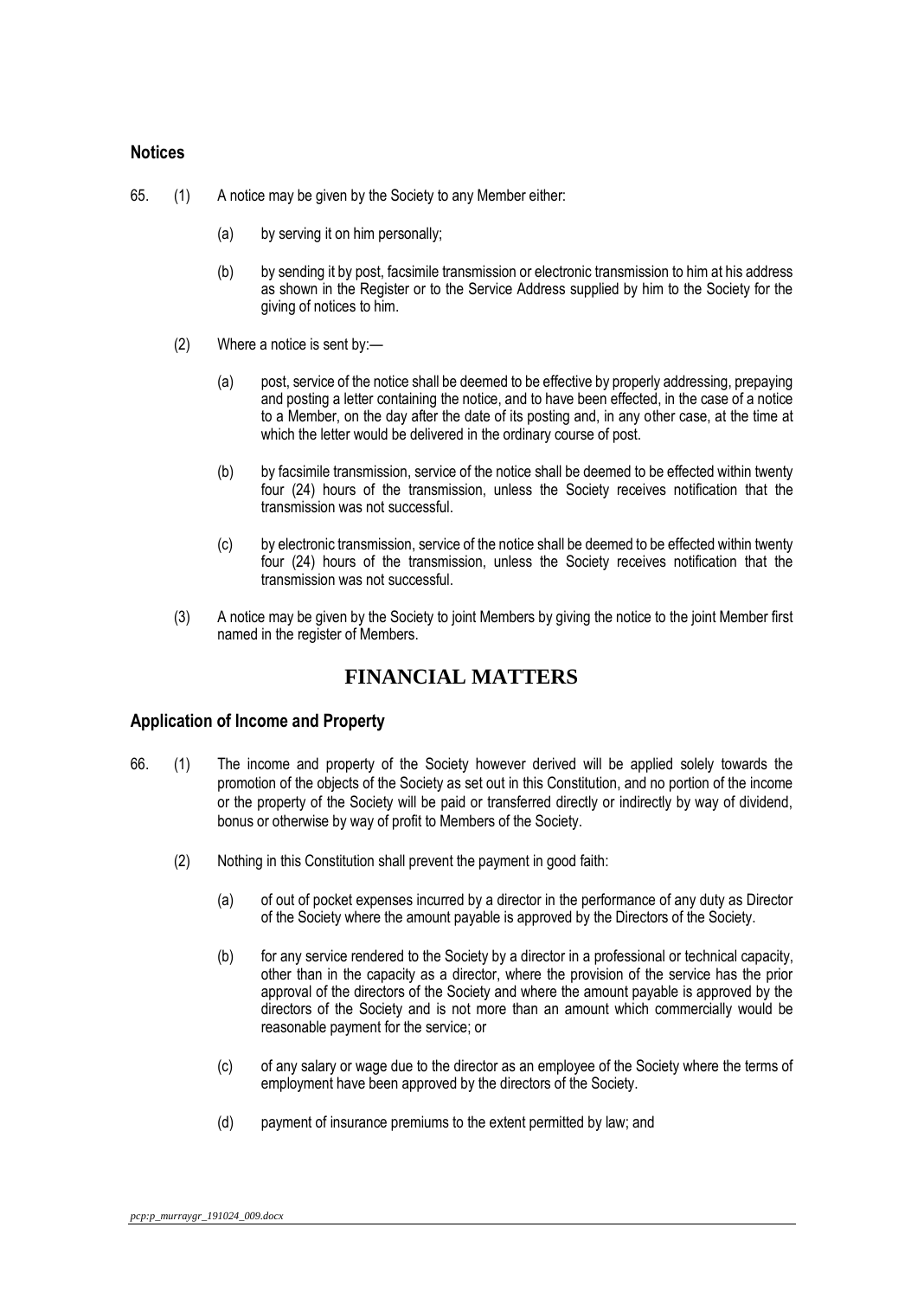(e) indemnification to the extent permitted by law and this Constitution.

### <span id="page-30-0"></span>**Accounts**

67. The Directors will cause to be kept proper books of account in which will be kept true and complete accounts of the affairs and transactions of the Society. Proper books will not be deemed to be kept unless the books give a true and fair view of the state of the Society's affairs and explain its transactions.

### <span id="page-30-1"></span>**Audit**

- 68. (1) A registered company auditor must be appointed at all times to act as the auditor of the Society.
	- (2) The remuneration of the auditor must be fixed and the auditor's duties regulated in accordance with the Act.

### <span id="page-30-2"></span>**Dividends and Reserves**

69. No payment of dividends or other distributions to Members shall be made.

# **WINDING UP**

### <span id="page-30-3"></span>**Procedure**

70. The Society may be dissolved by a special resolution of Members at a meeting of the Society Members.

### <span id="page-30-4"></span>**Contribution of Members on Winding Up**

71. Every Member of the Society undertakes to contribute to the assets of the Society in the event of the Society being wound up while he or she is a Member, or within one year of ceasing to be a Member such amount as may be required not exceeding one hundred dollars (\$100.00), for the payment of the debts and liabilities of the Society contracted whilst the Member or past Member as the case may be was a Member of the Society, and the costs charges and expenses of winding up and for the adjustment of the rights of the contributors amongst themselves.

### <span id="page-30-5"></span>**Distribution of Property on Winding Up**

- 72. (1) Where on the winding up of the Society or dissolution of the Society, there is a surplus of assets after satisfying all the Society's liabilities and expenses, the surplus will not be paid or distributed to the Members of the Society but will be given or transferred to some other institution, society or body:—
	- (a) having objects similar to the objects of the Society;
	- (b) which prohibits the distribution of income, profit or assets to its Members; and
	- (c) which has gained approval from the Deputy Commissioner of Taxation to be recognised as a body whose income is exempt from taxation.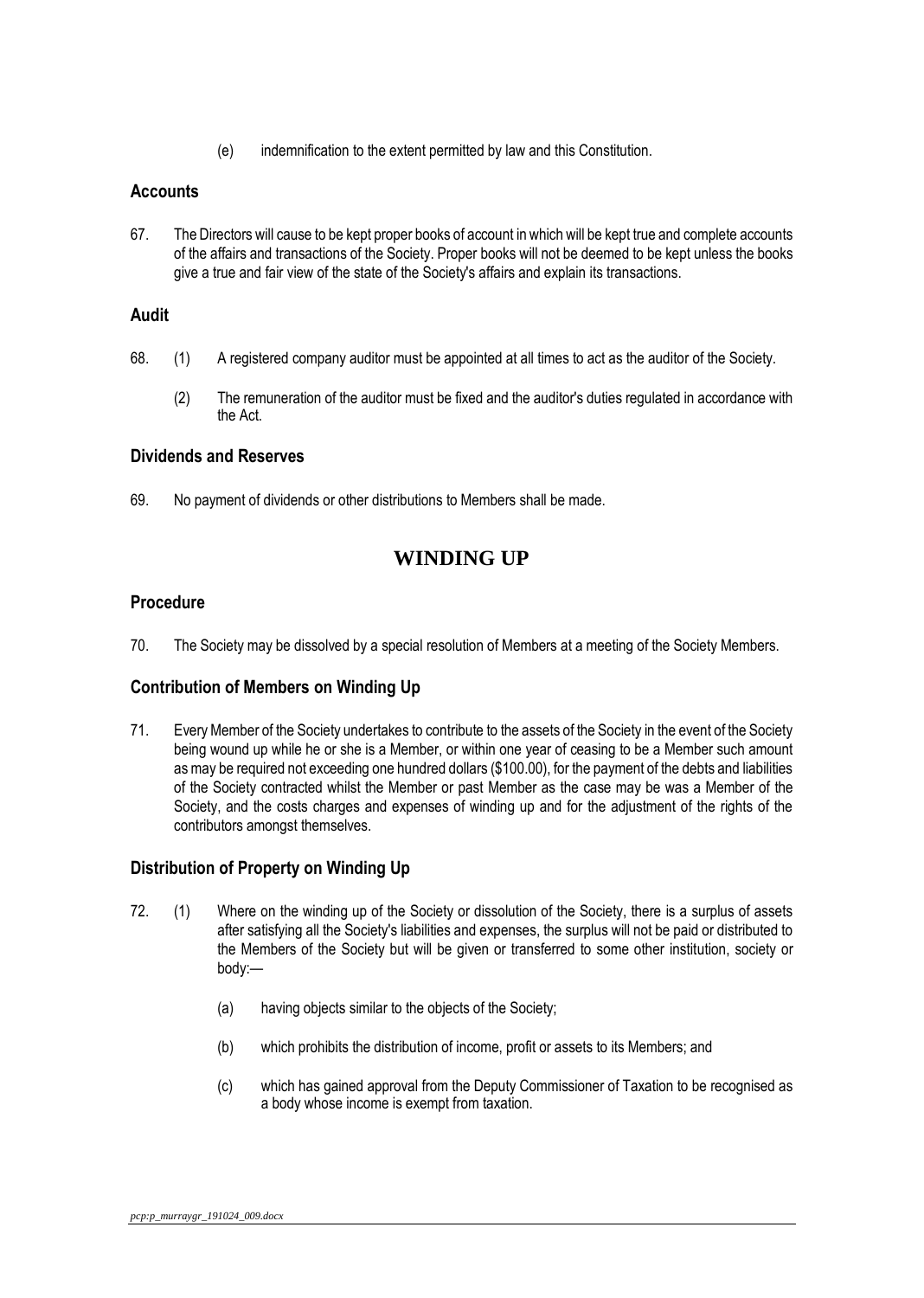(2) Such institution, society or body will be determined by the Members of the Society on or before the time of such winding up or dissolution. If the Members are unable to agree to such determination, the institution, society or body shall be determined by application to the Supreme Court in the State of incorporation of the Society.

# **TRANSITIONAL PROVISIONS FOR THE APPOINTMENT OF DIRECTORS**

- 73. (1) Notwithstanding any other provision of this Constitution those persons holding office as Director of the Society immediately before the commencement of this Constitution will continue to hold office as a Director until the end of the Annual General Meeting;
	- (a) held during the 2007 calendar year in the case of a Director formally holding the office known as National Director;
	- (b) held during the 2007 calendar year in the case of the Directors formally holding the offices of Zone Director for New South Wales, South Australia and Queensland:
	- (c) held during the 2008 calendar year in the case of the Directors formally holding the offices of Zone Director for Victoria, Western Australia and Tasmania:
	- (2) If the office of a Director formally known as a National Director becomes vacant then that office shall not be filled by way of casual vacancy.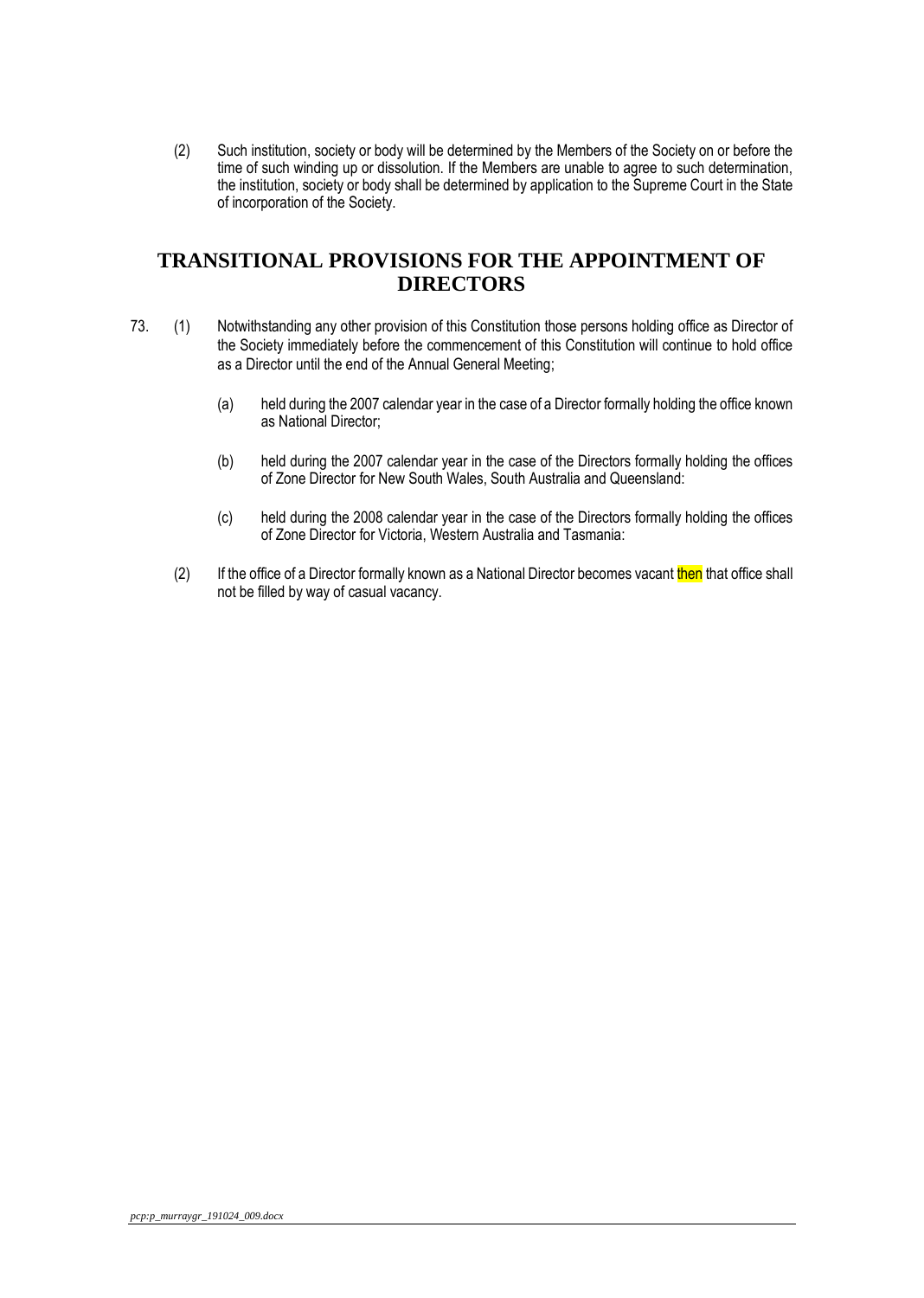# **CLASSES OF MEMBERSHIP – Article 8**

<span id="page-32-0"></span>Full Members Associate/CommerciaI Members Junior Members Youth Members International Members Overseas Members Life Members Honorary Life Members Centenary Members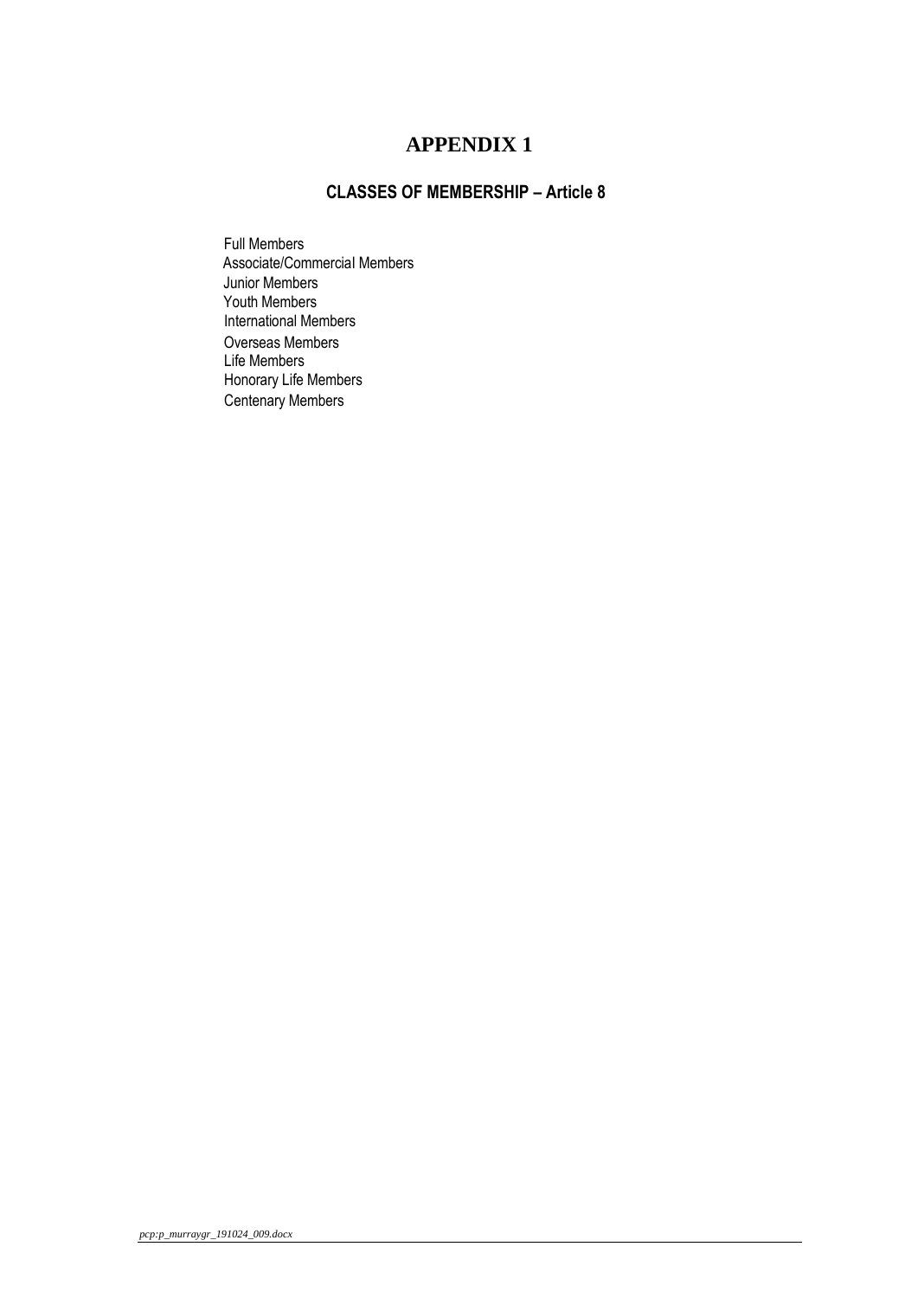# <span id="page-33-0"></span>**ELIGIBILITY FOR ADMISSION TO CLASSES OF MEMBERSHIP Article 8**

| <b>Full Members</b>          | A person with an active and demonstrable interest in the breeding of<br>Murray Grey cattle may be admitted as a Full Member of the Society.                                                                                                                                                      |  |
|------------------------------|--------------------------------------------------------------------------------------------------------------------------------------------------------------------------------------------------------------------------------------------------------------------------------------------------|--|
| Associate/Commercial Members | Any person may be admitted by the Board<br>be an<br>to<br>Associate/Commercial Member.                                                                                                                                                                                                           |  |
| <b>Junior Members</b>        | Any person under the age of twenty five (25) years may be admitted by<br>the Board to be a Junior Member.                                                                                                                                                                                        |  |
| International Members        | Any person who ordinarily resides outside Australia and who has an<br>active and demonstrable interest in the breeding of Murray Grey cattle<br>may be admitted by the Board to be an International Member.                                                                                      |  |
| Life Members                 | Any person who, in the opinion of the Board, has contributed significantly<br>towards the objects and purposes of the Society, may be admitted as a<br>Life Member of the Society.                                                                                                               |  |
| Honorary Life Members        | Any person who, in the opinion of the Board, has rendered significant<br>service to the Board or the Executive and is deemed worthy of such<br>membership and who accepts nomination as an Honorary Life Member<br>of the Society, may be admitted as an Honorary Life Member of the<br>Society. |  |
| <b>Youth Member</b>          | Any person under the age of twenty five (25) years may be admitted by<br>the Board to be a Youth Member.                                                                                                                                                                                         |  |
| Overseas Member              | Any person who ordinarily resides outside Australia and who has an<br>active and demonstrable interest in the breeding of Murray Grey cattle<br>may be admitted by the Board to be an Overseas Member.                                                                                           |  |
| <b>Centenary Member</b>      | Any person may admitted by the board to be a Centenary Member during<br>the course of 2005.                                                                                                                                                                                                      |  |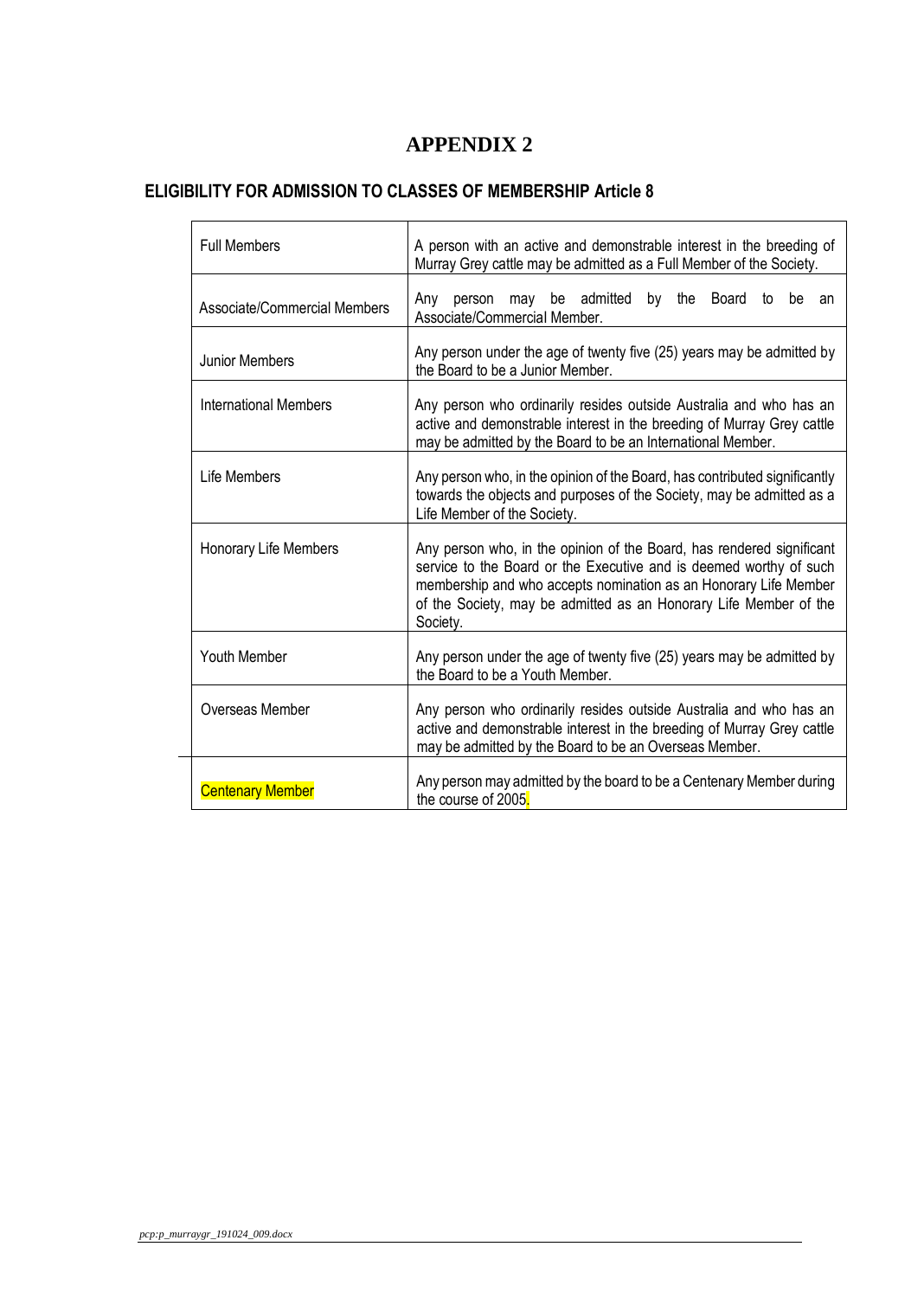# <span id="page-34-0"></span>**RIGHTS AND PRIVILEGES CONFERRED BY CLASSES OF MEMBERSHIP**

| <b>Full Members</b>          | A person who is a Full Member shall have the right to receive notice of<br>and to attend and vote at all meetings of the Society, and have the right<br>to record cattle.                                                     |
|------------------------------|-------------------------------------------------------------------------------------------------------------------------------------------------------------------------------------------------------------------------------|
| Associate/Commercial Members | A person who is an Associate/Commercial Member shall have the right<br>to receive notice of and to attend all meetings of the Society but shall<br>not have the right to vote at such meetings and cannot record cattle.      |
| <b>Junior Members</b>        | A person who is a Junior Member shall have the right to receive notice<br>of and to attend all meetings of the Society but shall not have the right<br>to vote at such meetings, and has the right to record cattle.          |
| <b>International Members</b> | A person who is an International Member shall have the right to receive<br>notice of and to attend all meetings of the Society but shall not have the<br>right to vote at such meetings, and have the right to record cattle. |
| Life Members                 | A person who is a Life Member shall have the right to receive notice of<br>and to attend and vote at all meetings of the Society, and have the right<br>to record cattle.                                                     |
| Youth Member                 | A person who is a Youth Member shall have the right to receive notice<br>of and to attend all meetings of the Society but shall not have the right<br>to vote at such meetings and cannot record cattle.                      |
| <b>Centenary Member</b>      | A person who is a Centenary Member shall have the right to receive<br>notice of and to attend all meetings of the Society but shall not have the<br>right to vote at such meetings and cannot record cattle.                  |
| Overseas Member              | A person who is an Overseas Member shall have the right to receive<br>notice of and to attend all meetings of the Society but shall not have the<br>right to vote at such meetings and cannot record cattle.                  |
| Honorary Life Members        | A person who is an Honorary Life Member shall have the right to receive<br>notice of and to attend all meetings of the Society but shall not have the<br>right to vote at such meetings and have the right to record cattle.  |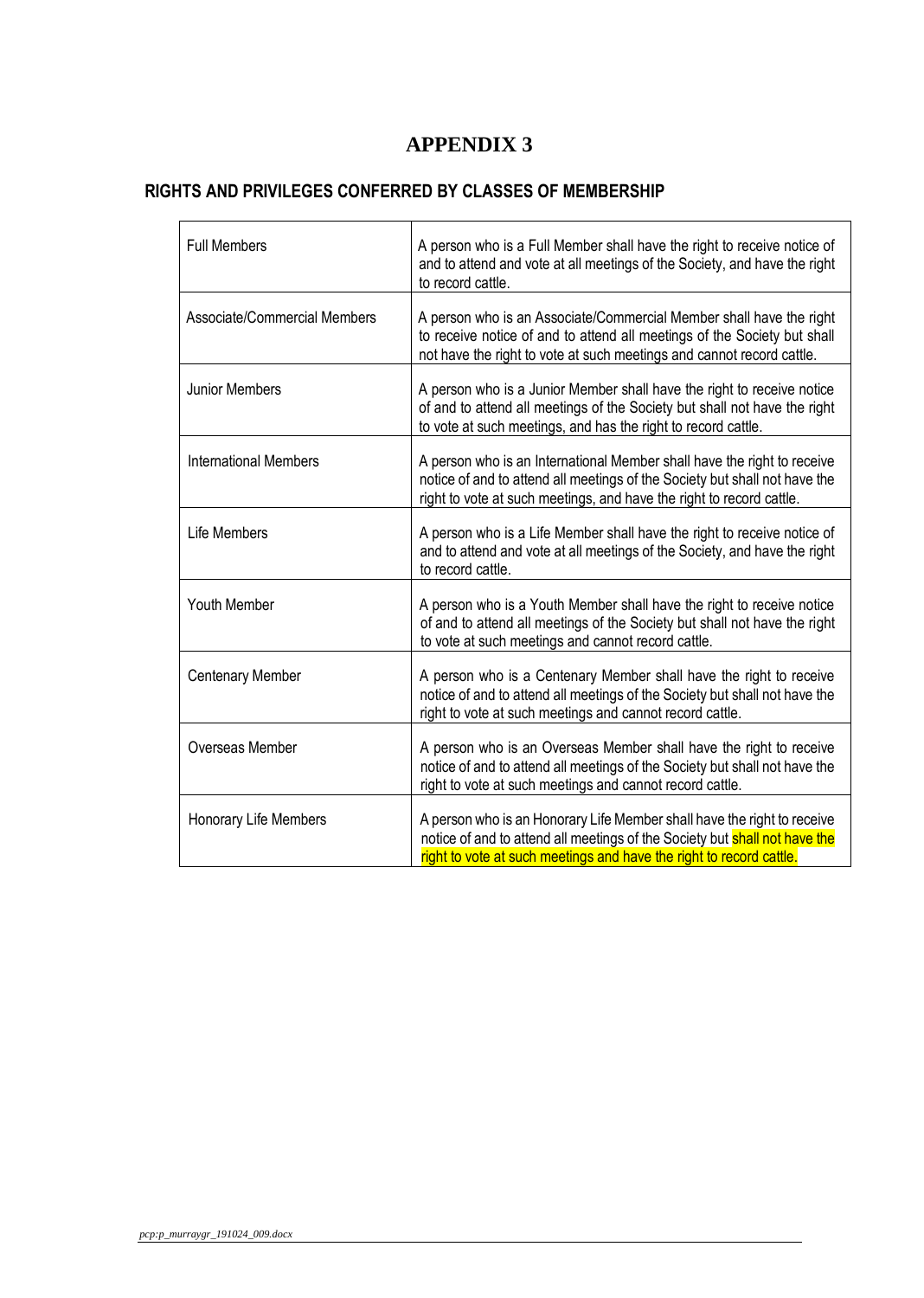### **Postal Ballot for Election of Directors**

### <span id="page-35-0"></span>1 . **Election**

- (1) An election of Directors is held by secret ballot in accordance with the provisions of these Rules.
- (2) The following table sets out the timetable for election of Directors by members

| <b>Steps in Election Procedure</b>   | Time                                              |
|--------------------------------------|---------------------------------------------------|
| Call for nominations (see rule 2 (1) | At least 60 days before Annual General<br>Meeting |
| Nominations close                    | At least 21 days after call for nominations       |
| Ballot papers despatched             | Not less than one month before AGM                |
| Conduct of ballot                    | Prior to AGM                                      |
| Announcement of directors            | AGM                                               |

### 2. **Nominations**

- (1) The Board must give members a notice calling for members to nominate candidates not less than 60 days before the Annual General Meeting. The Board may give this notice, in addition to the methods allowed in the Constitution by advertisement:
	- (a) at the Society's offices: and /or
	- (b) in newspapers.
- (2) The date nominations close:
	- (a) is determined by the Board;
	- (b) must be no earlier than 21 days after notice is given under paragraph (1):
	- (c) must be specified in the notice given under paragraph (1).
- (3) 2 financial members together have the right to nominate a candidate. To nominate a candidate, the 2 members must give the Society a notice of nomination before nominations close. The notice of nomination must:
	- (a) declare that the candidate is eligible to be a director;
	- (b) declare that the candidate is a least 18:
	- (c) be signed by the nominating members and the candidate; and
	- (d) the 2 members must be each resident in the same Zone as the candidate.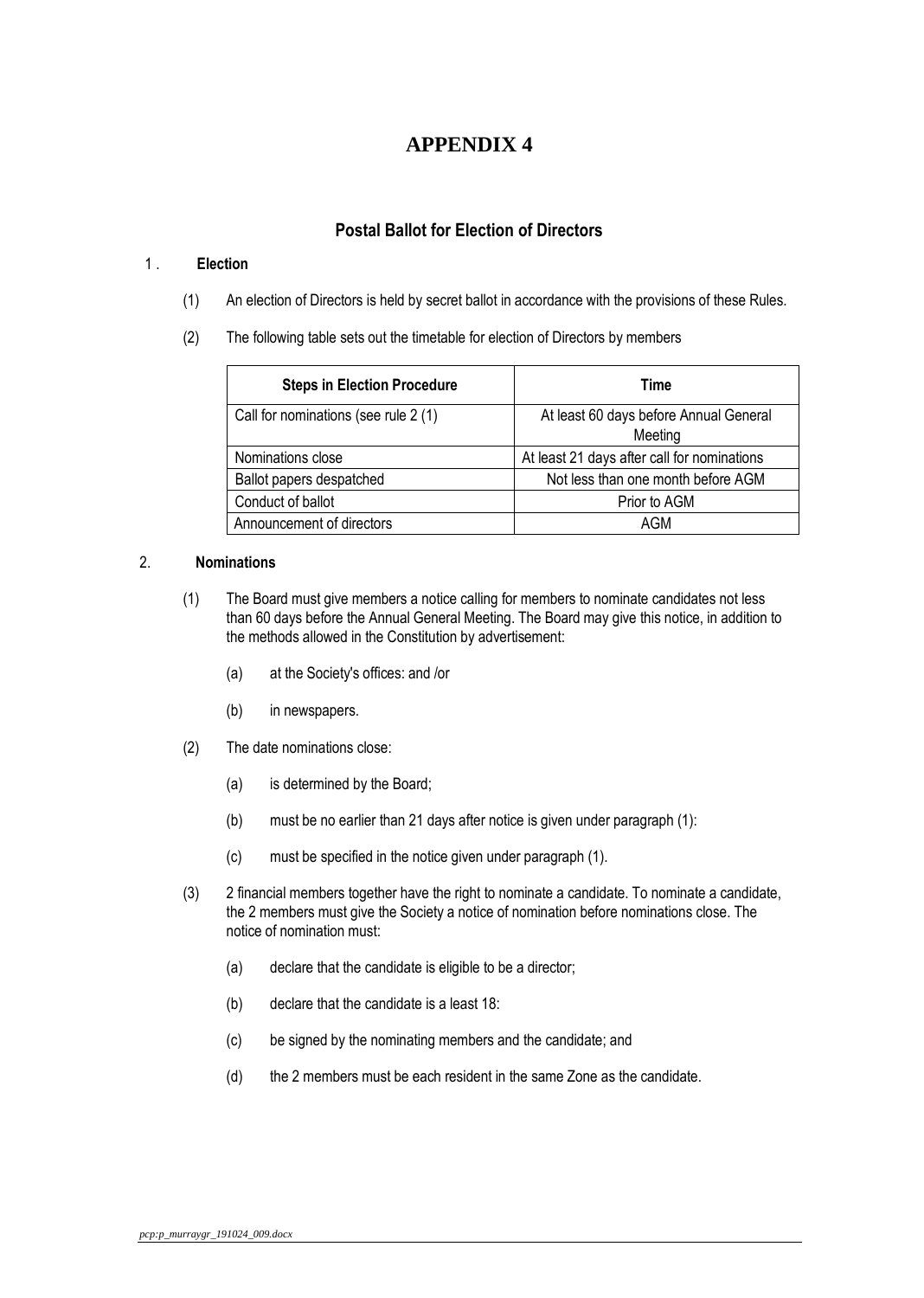(4) The candidate must provide the Society with all information and consents the Society reasonably request to determine if the candidate is disqualified by law from acting as a Director.

#### 3. **Proceeding with Election**

- (1) If the number of candidates is equal to or less than the number of positions to be filled:
	- (a) the Annual General Meeting may appoint each candidate as a director by passing a separate resolution at the Annual General Meeting:
	- (b) the election process otherwise set out in this Appendix is discontinued:
	- (C) and the Society must give each member a notice that:
		- (i) states that the election process has been discontinued;
		- (ii) sets out the name of each candidate: and
		- (iii) states that the Annual General Meeting will vote on the appointment of each candidate as a Director by a separate ordinary resolution at the Annual General Meeting.

#### 4. **Appointment of Returning Officers**

- (1) The Board must appoint a returning officer, who may appoint assistant returning officers, none of whom can be an officer of the Society or a candidate.
- (2) The secretary must prepare and give the returning officer a roll of members.

#### 5. **Appointment of Scrutineer**

- (1) A candidate may appoint a scrutineer.
- (2) The duties and responsibilities of scrutineers are:
	- (a) to observe the sorting, counting and recording of ballot papers:
	- (b) to ensure that the votes of unrejected ballot papers are correctly credited to the appropriate candidates; and
	- (c) to raise any query with the returning officer regarding any of the ballot papers.

### 6. **Ballot Papers**

- (1) After nominations have closed, the returning officer must prepare ballot papers for the election.
- (2) The order in which the candidates appear on the ballot paper is to be determined by the returning officer by lot.
- (3) The returning officer must ensure some authenticating mark appears on each ballot paper before issuing them to the members.
- (4) On issuing each ballot paper, the returning officer must mark the member's name off the roll of members.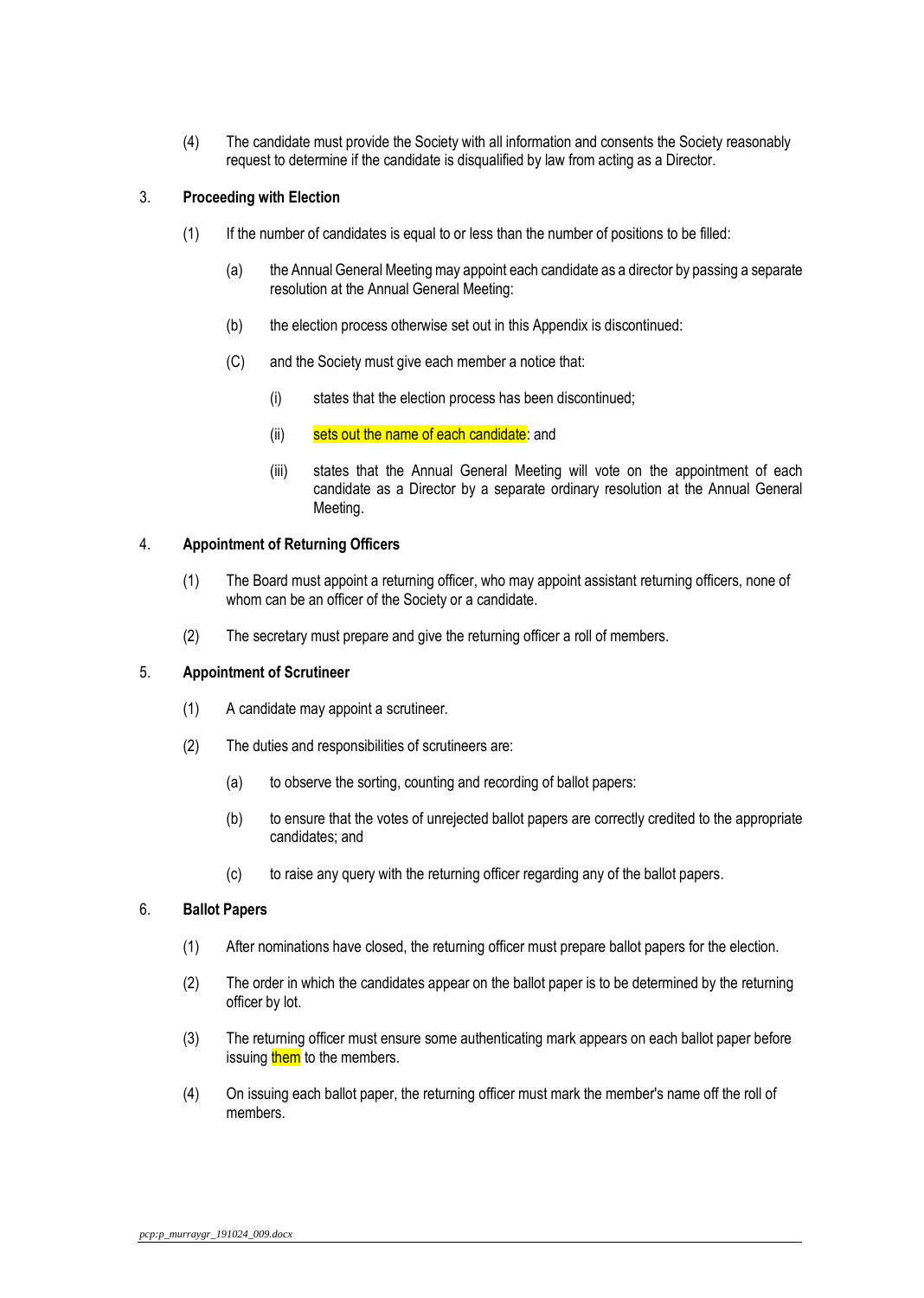### 7. **Voting Procedures**

- (1) Postal voting will be conducted according to procedure specified by the returning officer as approved by the Board.
- (2) In approving postal voting procedures the Board must have regard to these matters:
	- (i) the extent to which the procedures are efficient in enabling the returning officer to detect any fraud or impropriety in the voting process;
	- (ii) the extent to which the procedures protect the anonymity of the voter;
	- (iii) instructions for voting are legible and clearly expressed so as to accurately inform members how to complete and lodge a ballot paper;
	- (iv) provisions for issuing a duplicate ballot paper when the original has been lost or spoiled;
	- (v) the extent to which procedures for receiving, checking, scrutinising and counting ballot papers are efficient; and
	- (vi) the conduct and functions of scrutineers appointed by candidates.
- (3) The Board must cause the postal voting procedures, as approved, to be displayed at the Society's registered office from the day before ballot papers are sent to members until the day after closure of the ballot.
- (4) A member is entitled to a copy of the postal voting procedures, on request.

#### 8. **Closure of Ballot**

The **ballot closes** at the time and on the date specified by the returning officer.

### 9. **Distribution of Ballot Papers**

Not less than 28 days before the closing date for the ballot, the returning officer must cause to be sent to each member entitled to vote, at the address specified in respect of the member in the roll:

- (a) a ballot paper:
- (b) any other documents as required by the postal voting procedure.

### 10. **Replacement of Ballot Papers**

- (1) If any member to whom a ballot paper has been sent satisfies the returning officer that the ballot paper has been spoilt, lost or destroyed, the returning officer may issue the member with a replacement ballot paper.
- (2) The returning officer must keep a record of all replacement ballot appears so issued.

### 11. **Voting**

- (1) A member who wishes to vote in a postal ballot must:
	- (a) complete the ballot papers in accordance with the postal voting procedures; and